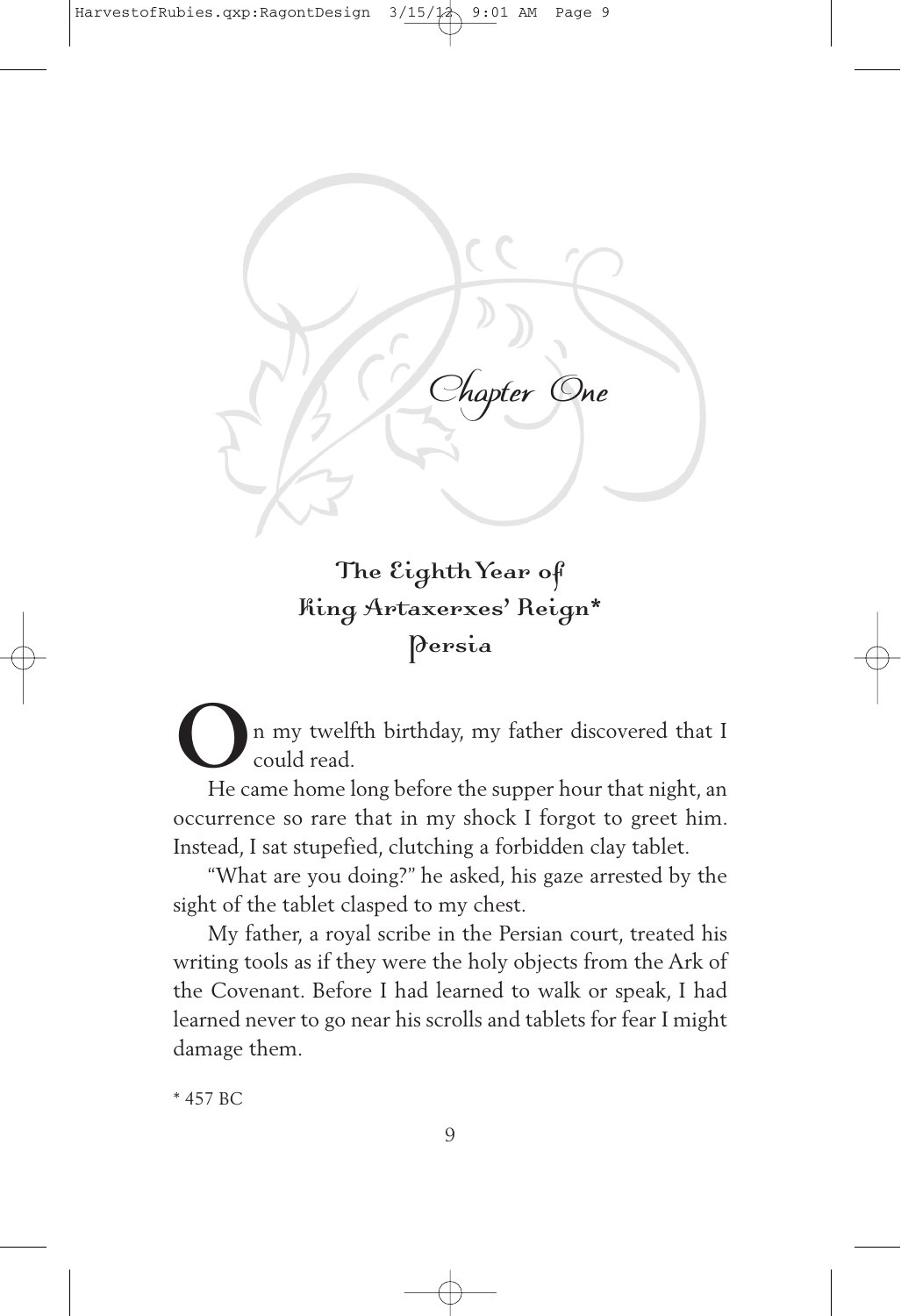"You know better than to touch this," he said, when I didn't respond right away.

I swallowed the ball of gathering dread in my throat, knowing myself caught.Truth seemed my only option."I was reading," I said, as I replaced the tablet on the floor with extravagant care.

He studied me from beneath lowered brows."Even if you could read—which you cannot—you should not be anywhere near my scribal supplies. It is very wrong of you to lie, Sarah."

"I am not lying, Father."

He heaved a sigh. Spreading his hand in mock invitation toward the tablet, he said,"Demonstrate."

The tablet was in Persian, one of the most complicated languages of the world. I could have chosen to teach myself Aramaic, a simpler language for a beginner and more appropriate for a Jew. But most Aramaic documents were recorded on parchment, and I had decided that there would be fewer chances of accidentally damaging clay or stone tablets than fragile parchment scrolls.

Licking my lips, I concentrated on the complex alphabet before me. The symbols looked like a series of delicate nails standing upright or lying sideways, an occasional incomplete triangle thrown in for confusion.With halting accuracy I began to read the first line from left to right.Then the second and the third.

My father sank to the carpet next to me, his movements slow. He was silent for a long moment. Then he asked,"Who taught you to read Persian?"

"Nobody. I learned by myself. I've been studying for five months."

He seemed speechless. Then, with jerky movements, he fetched three small clay cylinders and placed them before me.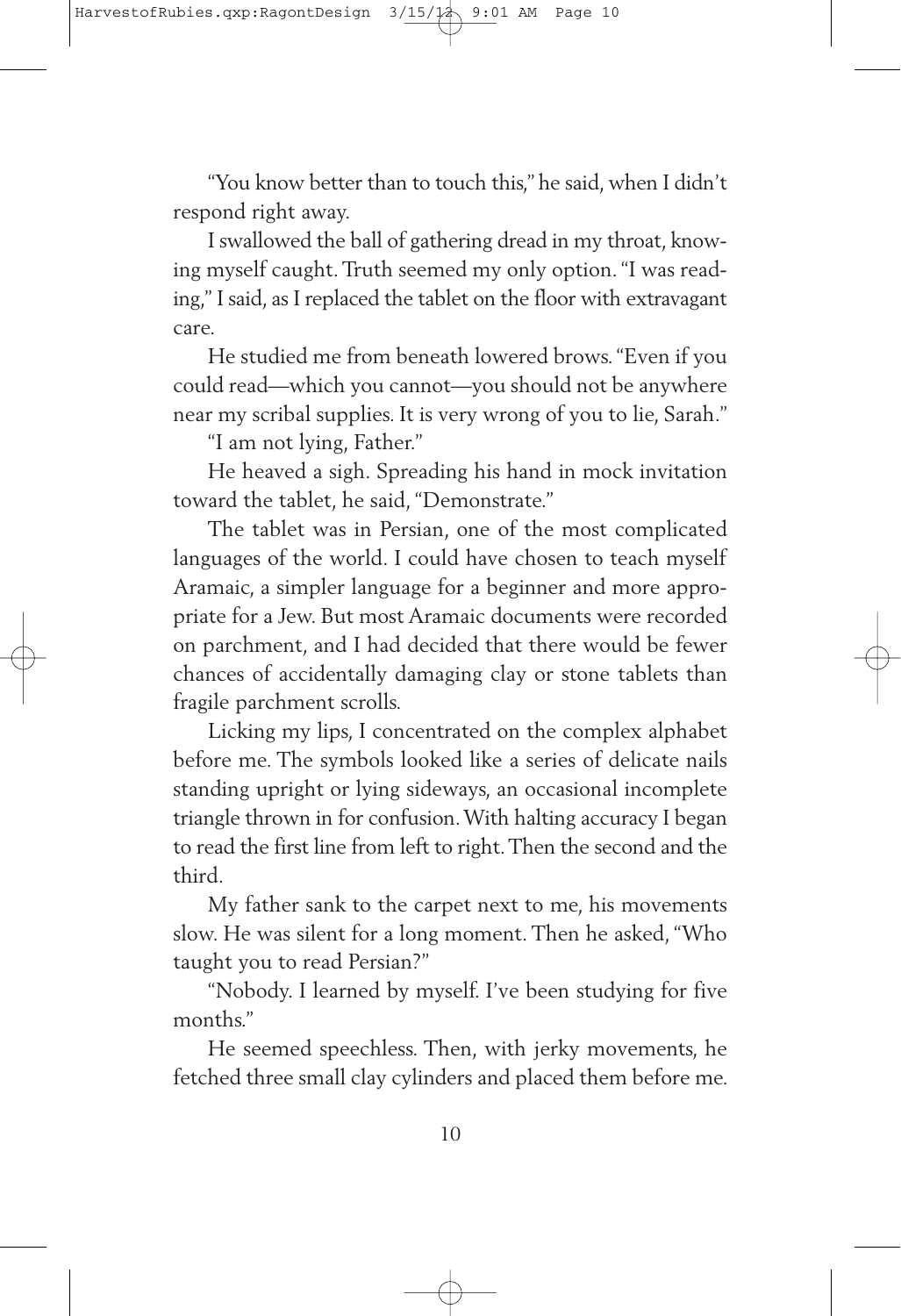"What's this word? And this? Can you make out this sentence?"

We must have sat there for hours as he tested my knowledge, corrected my pronunciation, and demonstrated grammatical rules. He forgot about my months-long transgression of secretly handling his scribal supplies. He forgot to remonstrate with me for having taught myself to read without his permission.

But then he also forgot to ask me *why* I had wanted to learn. Although I was surprised by his lack of anger at my behavior, his lack of interest was all too familiar. In the years since my mother's death when I was seven, my father had rarely spoken to me of anything save mundane household matters, and even that was rare. My desires, my motives, my hopes, held no appeal to him.

Late that night, after so many hours of his company, when I crawled onto my thin cotton-filled mattress, my mouth spread in a wide smile. I had finally found a way to hold my father's attention. He had spent more time with me on this one night than he was wont to do in a fortnight. Months of hard work had won me the desire of my heart; he had found something in me worth his while.

نهودها

After we lost my mother, Aunt Leah, my mother's only sister, began coming once a week to our home to help us with the housework. She tried to show me how to sew and clean and cook. Our conversations around these topics tended toward frustration—for her—and pain for me.

"Weren't you paying attention when I showed you how to pluck the chicken?"

"No, Aunt Leah. I beg your pardon."

"You can't use a broom like that, Sarah.You only move the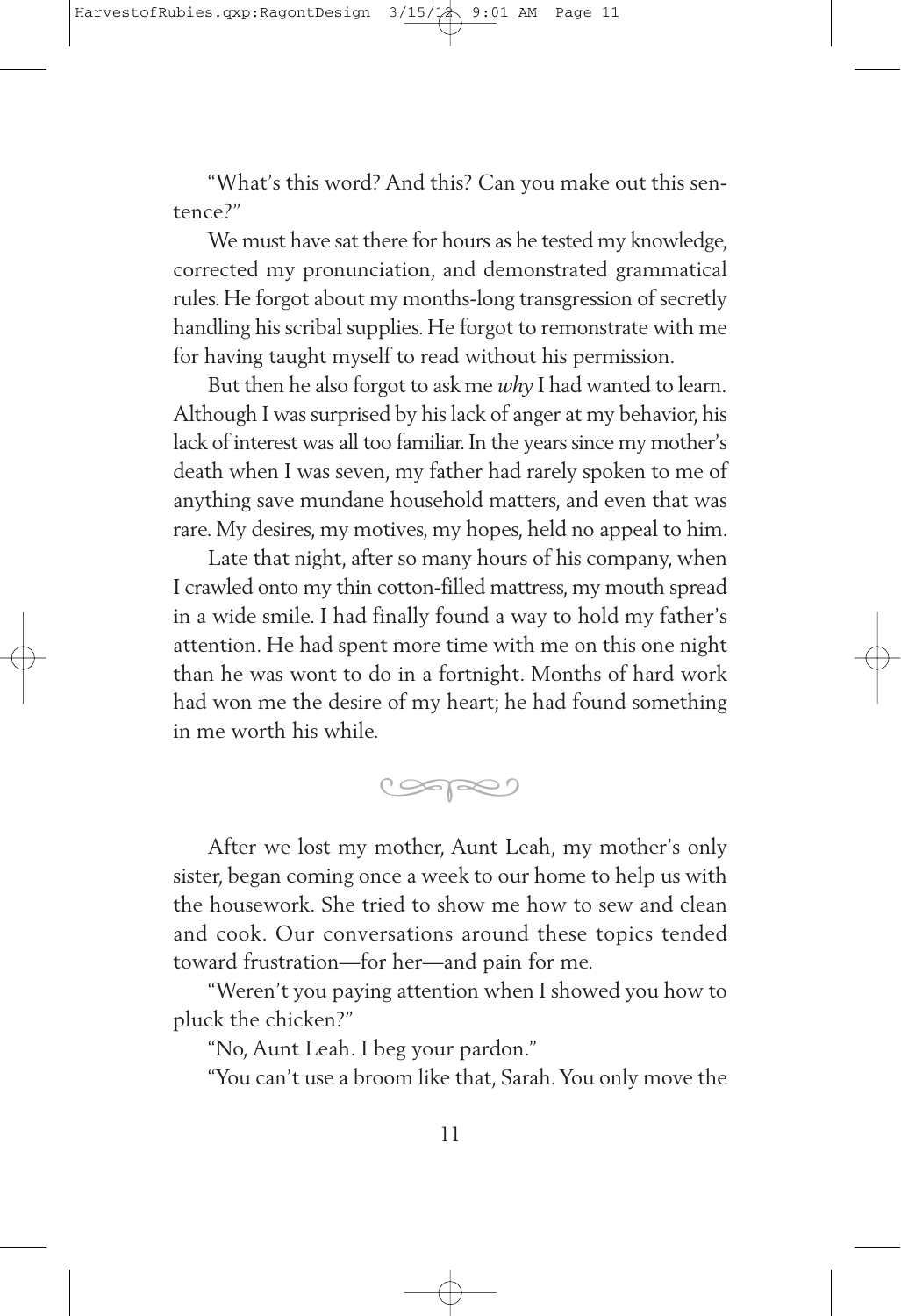dust from one spot to another. That's not called cleaning. That's a migration of dirt."

"Yes, Aunt Leah. I beg your pardon."

"This pot won't clean itself just by you staring at it and sighing."

Silence seemed the best response at times like this. I could not offend my only aunt by telling her the truth: that I would rather hit my head with the pot and make myself lose consciousness than have to face the frustrating boredom of scrubbing its black bottom.

My one consolation was that our house was small—four rooms and a hallway with a tiny garden the size of a large carpet in the back, so there wasn't much to clean. The few rugs we had were woven rather than knotted, and I just beat them against the stone hedge outside. Our furniture, modest to start with, had served my family a good twenty years; even my impatient treatment of the pieces could not ruin them more than they already had been.

Aunt Leah came to visit the day after my twelfth birthday and discovered me practicing the Persian alphabet on a fresh clay tablet.The tablet fit comfortably in the palm of my hand; I held one blunt end with my thumb and used a stylus to carve new words on its wet surface. Since my father had uncovered my secret and seemed to sanction it, I felt no reason to keep it hidden any longer.

Aunt Leah slapped a hand against the crown of her head. "Are you writing now?"

"I am," I said with pride, stretching my cramping legs on the crude carpet.

"It's a scandal.What will your father say?"

"He is teaching me."

"It's a scandal," she repeated. She made me put the tablet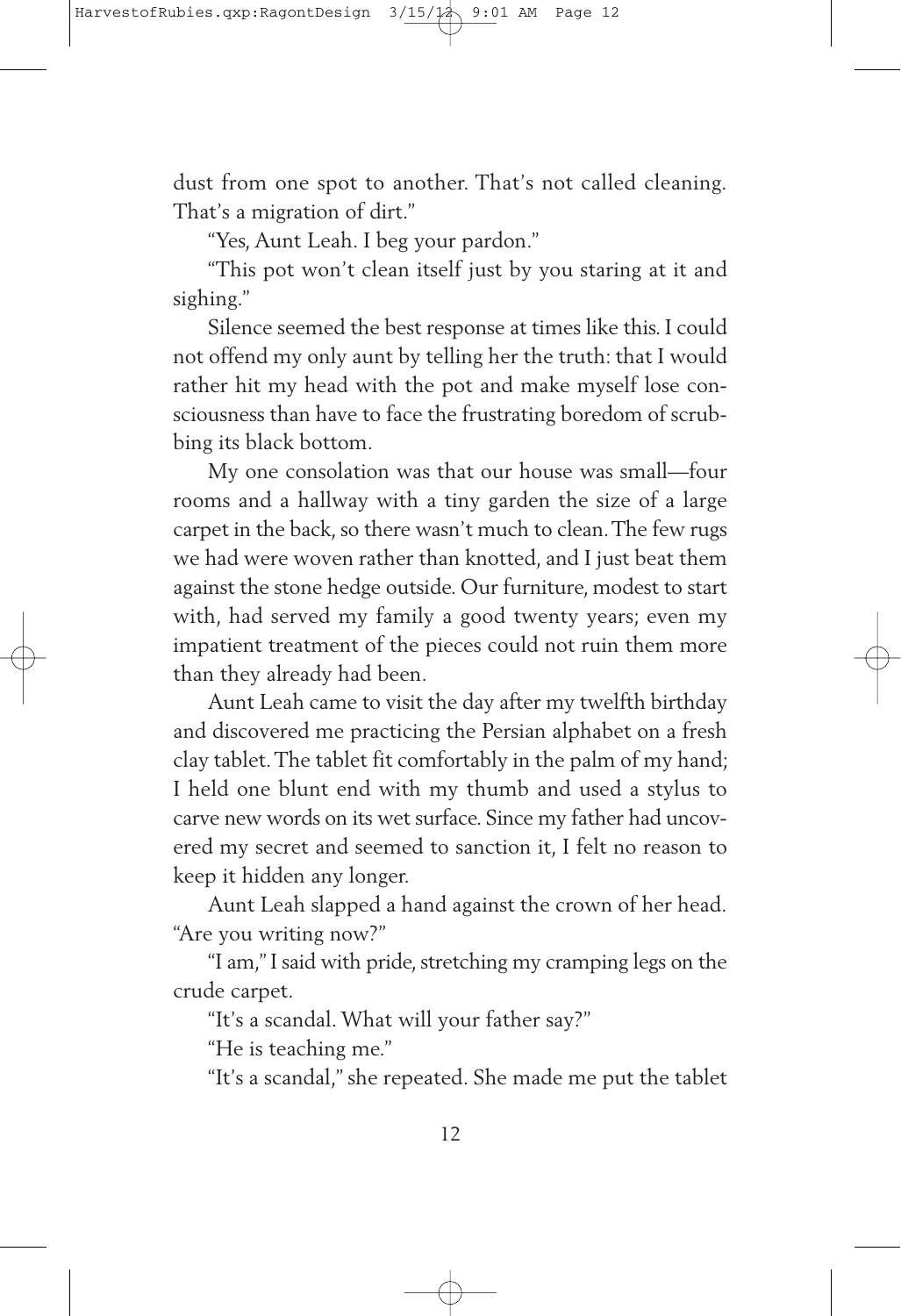and stylus away and help her with the laundry until my father arrived.

Although I was dismissed from the room so that they might hold a private discussion, I could hear snatches of their conversation through the drawn curtain that separated the rectangular room into two parts. My heart beat an uncomfortable rhythm as I considered the possibility that Aunt Leah might convince my father to stop teaching me. I waited with fuming resentment, barely able to keep myself from marching in and demanding that she stop interfering with the first good thing that had happened to me in years.

"The child just wants to learn to read and write, Leah. There's no shame in that. She even shows a glimmer of talent." I was surprised to hear my father defend me;I couldn't remember his ever doing so before. The simple words soothed my rising anger.

"The child is a girl."

"Literate women are not unknown. The queen reads as well as any scribe, they say."

"Sarah is not a royal Persian woman. She's a simple Jewish maiden."

I could not make out my father's answer. Aunt Leah's response came heated and fast, though."No good will come of this, Simeon. You mark my words. Your stubborn refusal to listen to reason will cause that child nothing but harm."

She stormed out of the house, not taking the time to put her shoes on right. As soon as she left, I gathered my practice tablet and borrowed tools and walked into my father's room. He sat on the floor, his head bent, a hand covering his eyes.

With care I laid my bundle in front of him."Would you like to see what I did today, Father? It's not much; Aunt Leah interrupted my practice."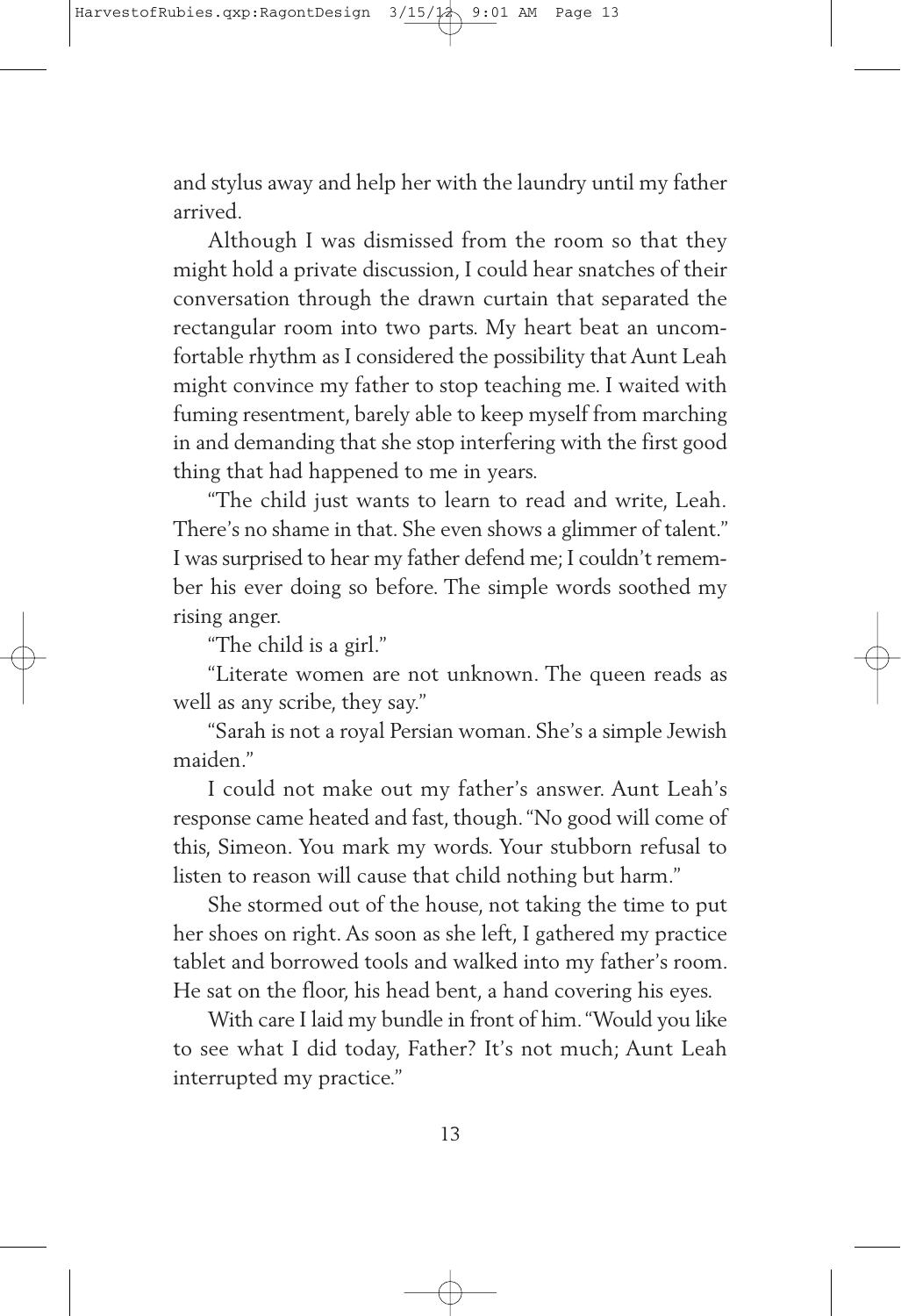This was new for me, this bold approach to my father. I had known for years that I was a bother to him. He found my conversation trying; my presence aggravated him. But my literary endeavor had given me a new confidence. I knew my father loved his work. *I* might be a nuisance, but the work wasn't. I thought he would bear with me as long as we had a clay tablet between us.

He lifted his head and focused on me for a long moment. One corner of his mouth lifted. I let out my breath when he made no protest. "Let's see what you have accomplished, then."



Aunt Leah came back with mighty reinforcements the following week. I had met my cousin Nehemiah years before during the time of my mother's sickness. But in recent times I only heard the stories of his great accomplishments at court. He had risen to the position of cupbearer to the king.

In Persia, rank was measured by proximity to the person of the king. Only those of consequence were given positions that placed them in constant contact with royalty. Nehemiah tasted the king's wine as a human shield against poison. But he also acted as one of his advisors, for it was common for the king to ask the opinion of those closest to him. Even I, a child of twelve, knew that Artaxerxes held him in high regard.This was enough to make him a frightening visitor. However, the fact that he came with his pomp and circumstance in the wake of my aunt petrified me. Had she persuaded him to intervene against my desire to become literate? If so, he was too great a man to be denied.

"Bring Lord Nehemiah some refreshments, Sarah," my aunt ordered as I stood gaping at them in the hallway.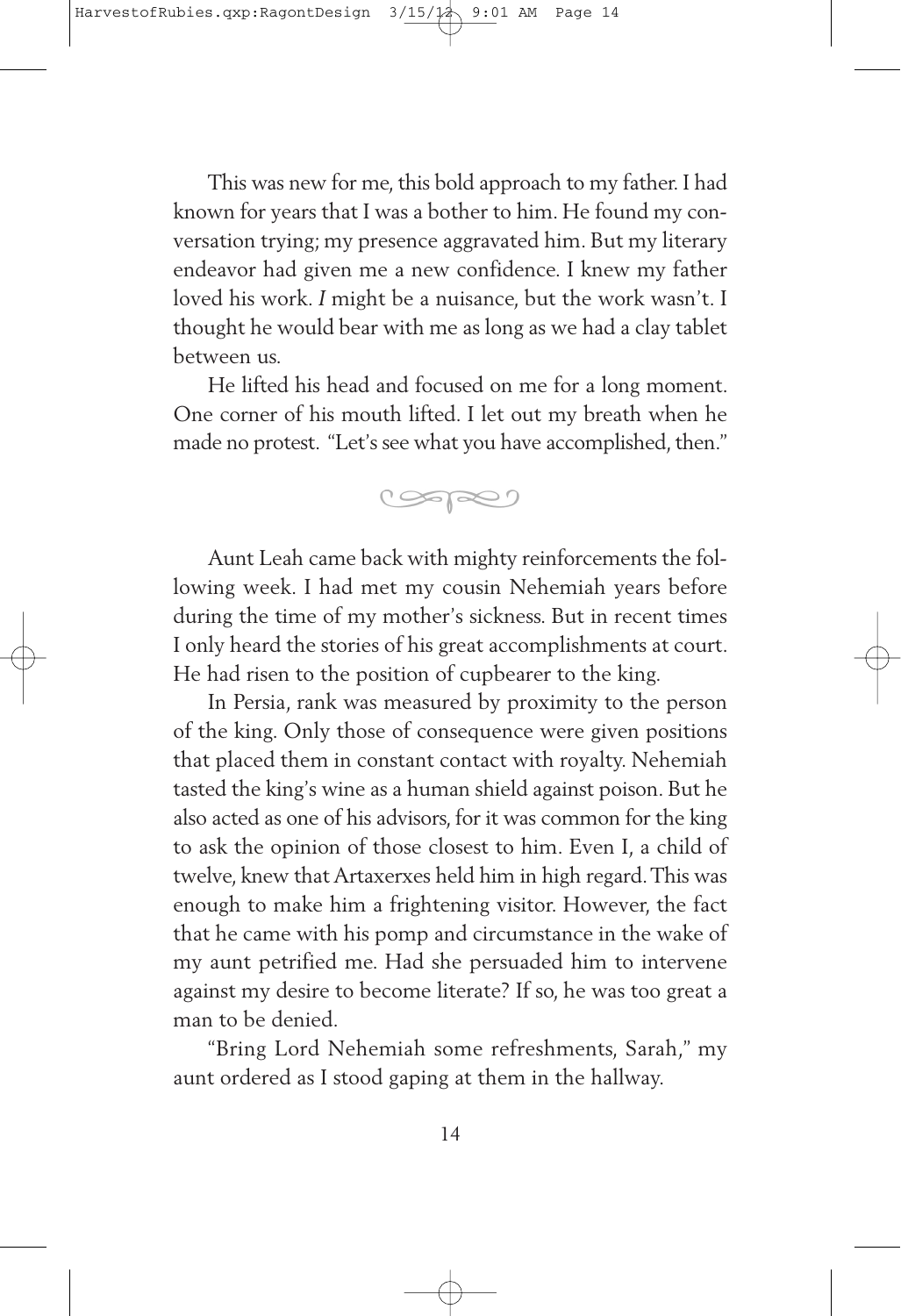"No, no, I need nothing. Let the child join us, Leah.It's been an age since I saw her.You have grown up into quite a young lady."

He was a tall man with startling dark red hair and flawless manners. Even his fingernails were trimmed and neat, so different from my father's stained, rough hands. I made an awkward bow, unused to palace protocol."Welcome, my lord.This way, please," I said, my voice faint with anxiety. "I shall fetch my father for you,"I added and slipped out, glad to escape his august presence.

My father rushed out of his cramped chamber."You honor us," he said, addressing Nehemiah and sparing Aunt Leah a short nod. He motioned everyone to sit on our skinny cushions, which had been arranged along the floor.

"It's been too long, Simeon, since I came to your home. You know how the palace drains one's time. But that is no good excuse; forgive my long absence. I am glad to see you."

"And I you, my lord.Though I fear that my sister-in-law has bothered you needlessly with the small matters of my household"

"As a matter of fact, Leah did mention something about an urgent matter concerning Sarah."

I rolled my eyes. My father only said,"Indeed?"

My aunt bristled, sitting up straighter and raising her voice. "A Jewish maiden has no business reading and writing Persian. She needs to learn womanly graces, not stuff her head with knowledge that will be of no benefit to her."

I grew hot at her words. "How can it be of no benefit if I can help Father with his work? Or keep the household accounts and relieve him of one more duty?"

"Keep your tongue, Sarah," my father ordered, his voice sounding tired.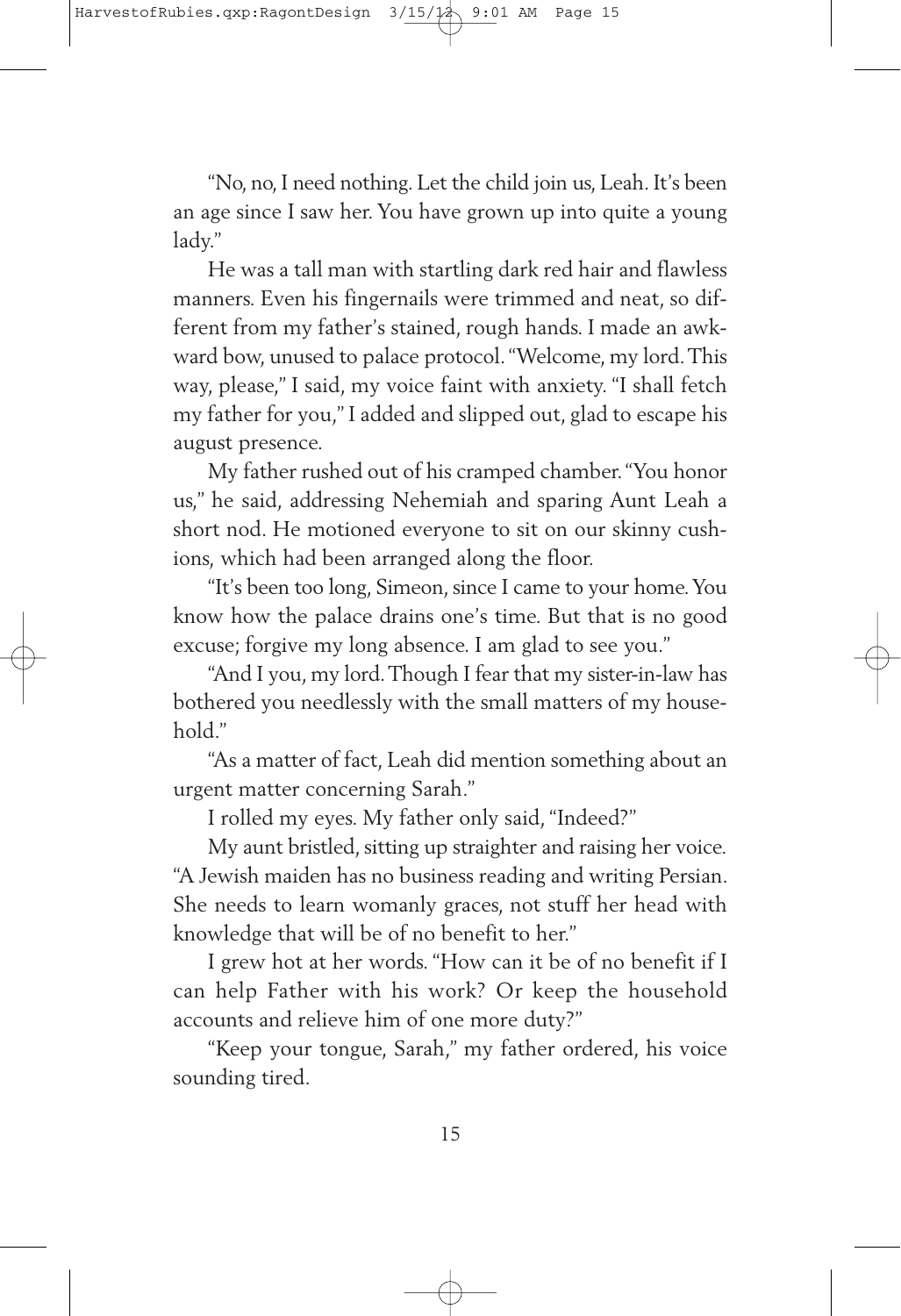"Let us hear from the child. This concerns her most, it seems to me." The sharp brown gaze of my cousin landed on me, making me squirm."Tell me, Sarah, do you want to learn?"

"Oh yes, my lord. More than anything.And I am very good at it. Ask my father. I taught myself how to read Persian."

"You see?"Aunt Leah struck her hand palm-up into the air for emphasis."She has already forgotten the value of humility."

"It's only the truth," I said, my voice trailing.

Nehemiah covered his mouth with his elegant hand for a moment. The faint lines around his eyes deepened. I wondered if he might be smiling beneath the cover of his fingers, but when he lowered his hand, his expression was serious."If the Lord has gifted the child, then perhaps it's because He has a plan for her life that requires such skills.And who are we to stand in the way of the Lord?"

"The *Lord*?" My aunt's voice sounded like a broken shepherd's pipe.

Nehemiah ignored the interjection."Leah, do you remember Queen Esther?"

Every Jew in Persia knew about Esther. Only one generation ago the entire Jewish population of Persia would have been wiped out if not for her courage and ingenuity.We celebrated Purim in honor of her victory.

"Of course I remember Queen Esther."

"She had the gift of extraordinary beauty.Yet what struck one most about her was her sweetness. I met her once when I was a boy, you know.An unforgettable woman." Nehemiah's face became inscrutable for a moment and I wondered if his memories had become more real than our company. When he spoke again, his voice seemed softer.

"Her intelligence and grace made her queen of the greatest empire the world has known. But it was God who placed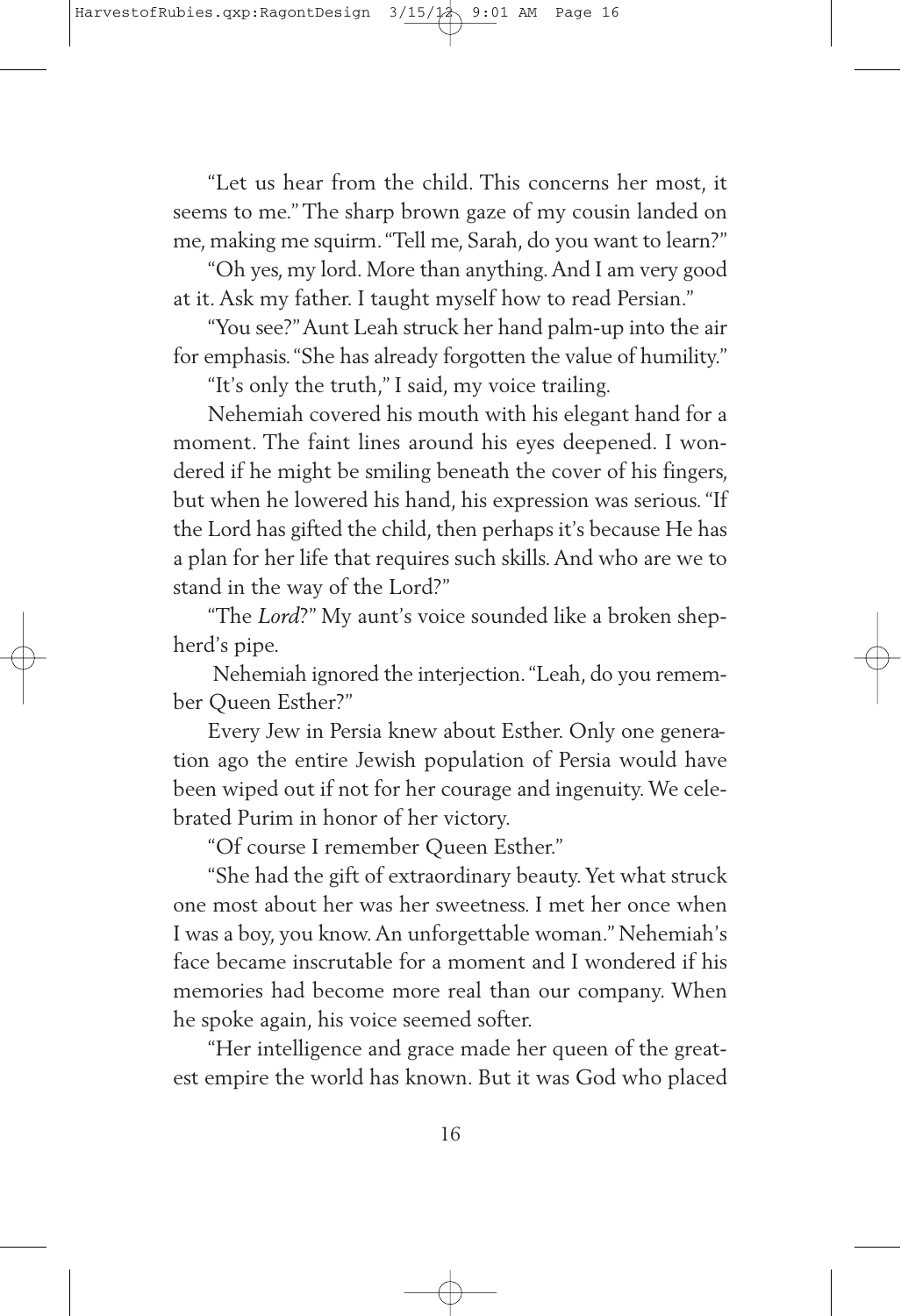her on that throne. The Lord who knew the danger to His people, groomed her for that very position."

"I don't understand," my aunt interjected, looking as though she had been sucking on sour cherries."What has Esther to do with this situation?"

"My point is that we must be ready to follow the Lord wherever He leads us. Esther came into royal position not knowing that one day her gifts and influence would be needed for God's great plan of salvation for His people. We must walk through the small doors that the Lord opens for us, in case they lead to a greater path. I say again: who are we to stand in the way of the Lord's plans for Sarah? If her gifts prove a useful tool in His hand, then we must build them up, not crush them."

I brightened as it sank into my brain that Nehemiah was championing me.I tried to wipe the smile from my face, knowing my aunt would take exception to my smug victory. Inside I felt like jumping up and dancing. Outwardly I schooled my features to reflect a modicum of the humility I had lacked earlier.

"Lord Nehemiah, you want a Jewish girl to learn to be a scribe?" Aunt Leah finally burst out.

"I want a Jewish girl to fulfill her destiny. I don't know what that is. But I want her to be prepared for whatever God may send her way."

At that pronouncement we all fell silent. I felt the weight of his words with a new insight. Nehemiah's interpretation of my childish desires was concerned much more with the will of God than the will of Sarah. This was too disturbing a concept to grasp; with the ease of youth, I buried it somewhere in the recesses of my heart. It was more pleasant to focus on the fact that I was about to receive my dearest dream.

"So then, Sarah, you must promise to study hard and hone your talent," Nehemiah said to me.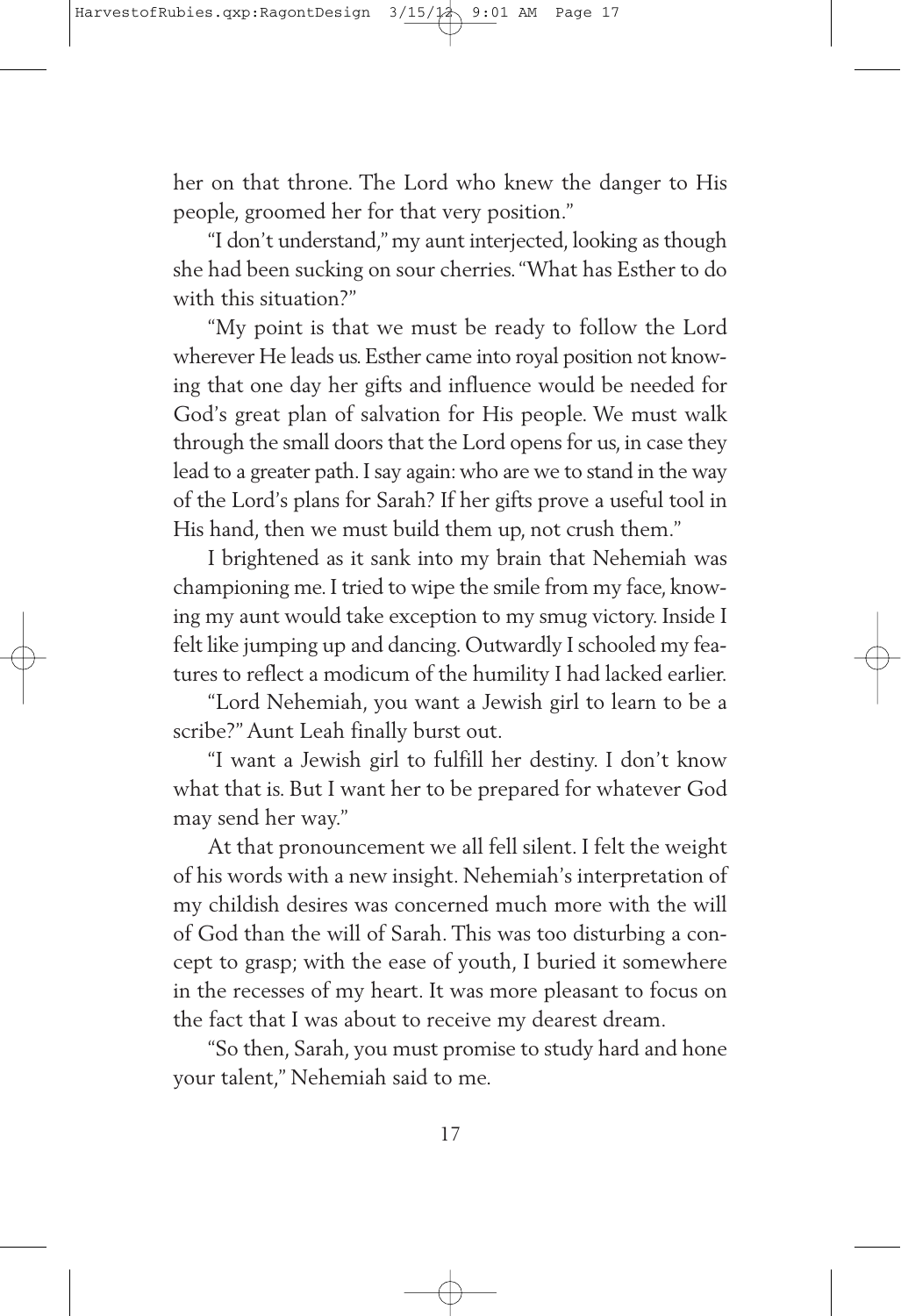He might as well be making a child promise to eat rich honey cakes*.* Unable to stop the grin from spreading across my face, I said,"I promise, my lord."

 $C \rightarrow C$ 

My father began to teach me in earnest after that. By the time I was sixteen, in addition to Persian I knew how to read and write Akkadian, another complicated language practiced only by royal scribes for the keeping of important administrative records.

Ironically, the most popular tongue in the Persian Empire was not Persian—a language too complex for the common folk of foreign nations to learn. Aramaic, simpler to understand and record, and already practiced by the many peoples displaced through the Assyrian and Babylonian wars for the past two hundred years, grew more popular than other tongues in the Eastern empire. So I became proficient in Aramaic also.

I learned how to write on tablets of clay using a sharp reed to carve into their wet, unfired surface. Father would also bring me parchment made of calf or sheepskin, alkalined and stretched on a wooden frame to render its surface smooth for easy writing. Sometimes, he would even give me a large roll of papyrus, which was the most fragile of the writing materials, susceptible to both moisture and heat.

Becoming a proficient keeper of records in an empire that relied on its administrative skill to prosper made me a valuable commodity to my father. I developed the ability to speak and interpret several languages in a kingdom that faced multitudes of linguistic barriers, and daily needed to overcome them in order to function. I also learned to practice the art of accounts keeping. I could now help my father increase his commissions.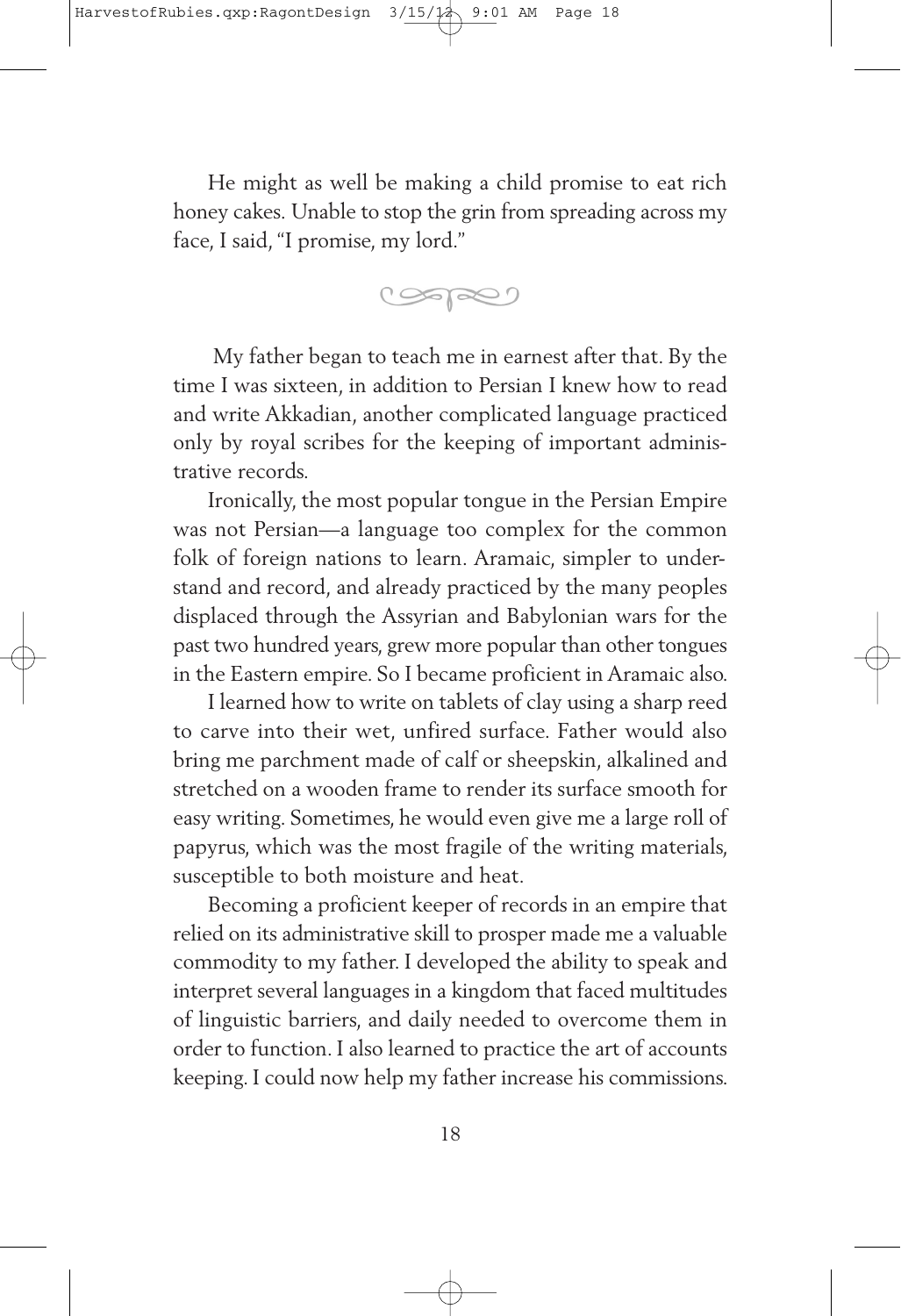Aunt Leah visited less and less often once I began to apply myself to learning. I suspect she never fully reconciled herself to Cousin Nehemiah's pronouncement.Yet it was more than that. As I gained free access to the scribe's world, I grew less tolerant of hers.I spent fewer hours in her company. My intense work schedule gave me a reasonable excuse to escape her attempts at drawing me into her woman's world. My father hired a servant to help with housekeeping once a week, and I did my best to care for our daily needs.

Once my aunt would have fought me and brought me under some form of discipline. But I think the combination of my father, Nehemiah, and me was too much for her.

I doubt my cousin had intended that I should grow into womanhood with no feminine influences. Yet that is what I managed to accomplish by my stubborn refusal to give my aunt room in my life. By the time I was twenty, I was more scribe than woman. My aunt, tired out by my constant rejections, finally gave up.



Cousin Nehemiah would visit us on occasion to check on my progress. Once he brought his own parchment and asked me to read. I unrolled the fragile papyrus on my father's small desk to find a beautifully crafted Hebrew text.

"I cannot read this, my lord."

"You do not read Hebrew?" He raised one eyebrow."The language of your own people?"

I shrugged."It's of little use in court documents."

He pressed his lips. "Perhaps you remember the words. I will read a few lines for you: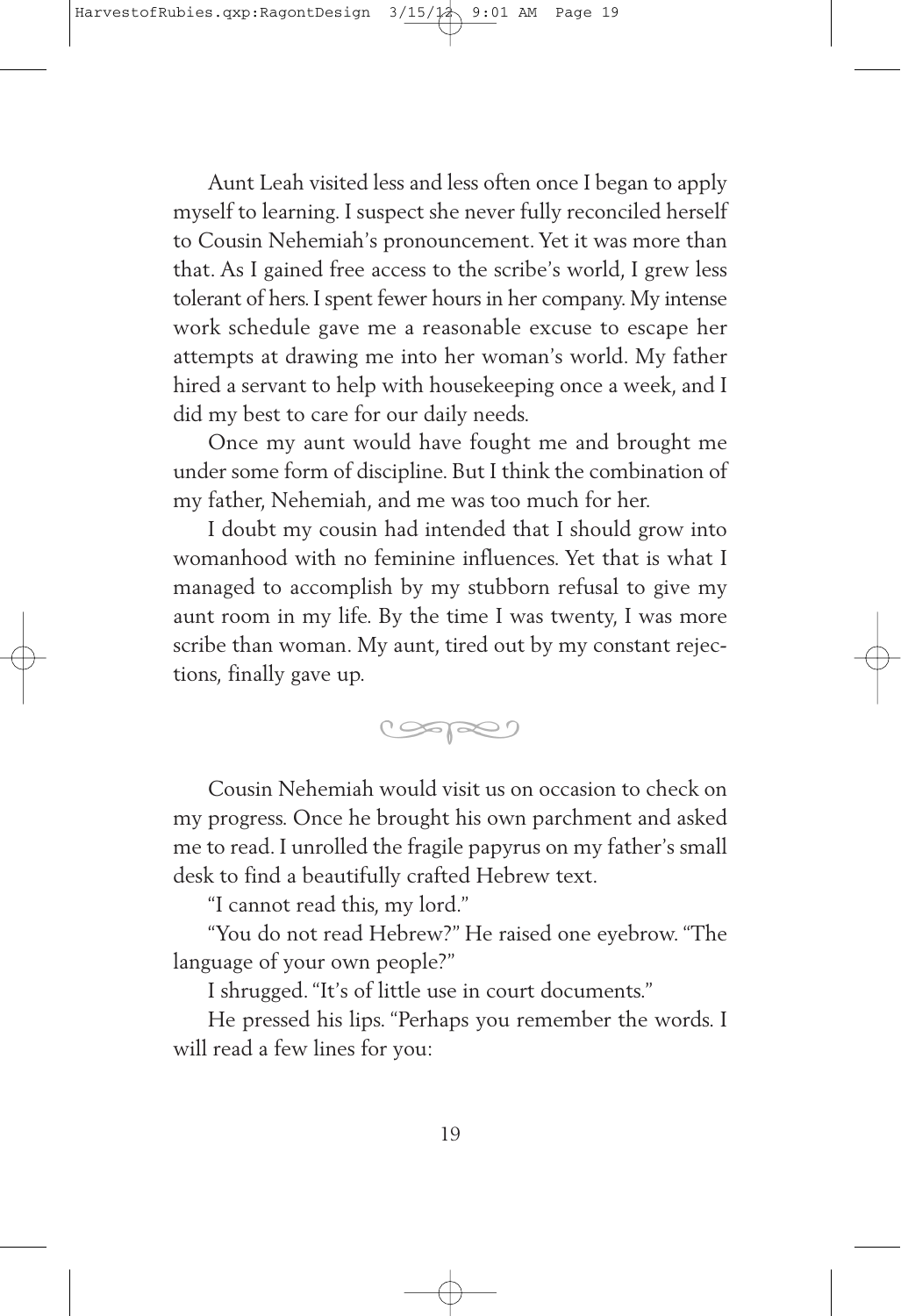*God is our refuge and strength, A very present help in trouble.*"

I remembered them well, though it was a painful recollection I would as soon forget. I wondered what had provoked him to bring this particular psalm to me. Shying away from the emotions that were tethered to the words, I merely said, "I remember."

"I once heard you recite the whole psalm when you were a little girl. Did you know that?"

"No, my lord."

He lowered his head."It was when your mother was sick. She had been my favorite cousin growing up and I was sorely grieved at her illness. I visited your home often in those days, praying for a miracle.

"Once, toward the end, I walked into her room.You were alone with her. She held your little hand. Neither of you had noticed me come in, and I remained silent, hoping not to disturb you.That's when I heard you recite this psalm to her.You did it from beginning to end without flaw.You could not have been more than eight."

"I was seven."

He nodded."Her eyes were closed. She was emaciated by then, and yet somehow still lovely. In those moments, there seemed to be such holiness about her. An utter lack of fear. I thought, *God has truly become her refuge and her strength*. Even that vile sickness could not rob her of her tranquility."

I cleared my throat and stared at the floor. How nice for him to have happy recollections of my mother's illness. I could not share them.

"Do you still remember the words to the entire psalm?" "Yes, my lord."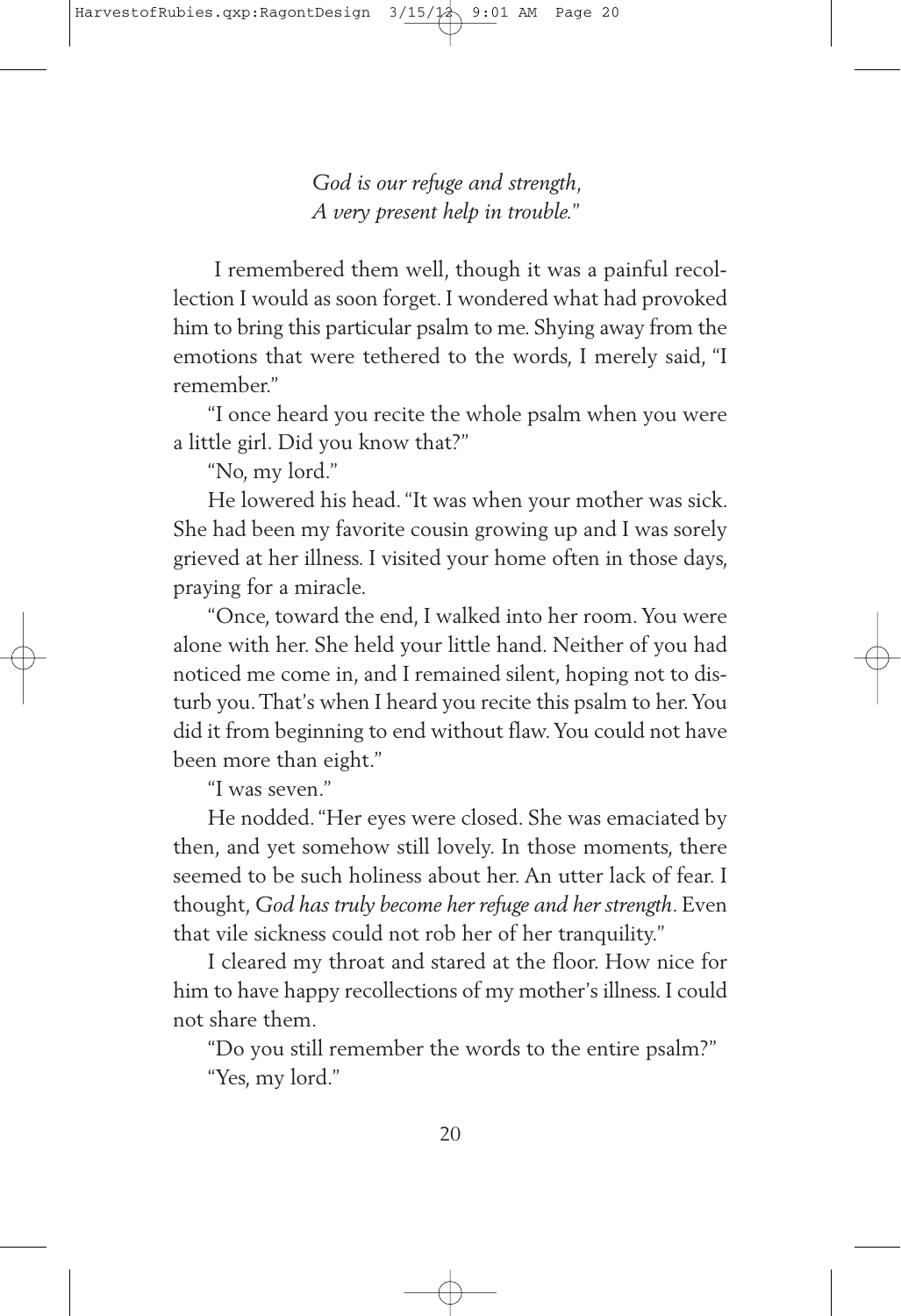"You believed them then. Do you believe them now? Do you believe that God is your very present help in trouble?"

I looked up."No, my lord."

He had the kind of face that reflected his emotions. Disappointment settled on his features like a light veil. "I suspected as much. It's hard to see those we love suffer without questioning God."

"I haven't become an idolater," I said in quick defense of my feelings. "I believe in the Lord. It's only that these lavish promises have lost their meaning for me. Perhaps we are meant to help ourselves by our own efforts. Perhaps God is too busy to bother with our daily needs."

"I have never come across that principle in the Torah."

"That may be. But I have come across it in life."

He left shortly after this conversation. I wondered if my forthright admission had cost me his favor. But he came again for other visits, acting as though we had never spoken of my mother's favorite psalm. And he made certain that I learned how to read and write Hebrew after that.

 $C \rightarrow C$ 

My scribal work occupied my days to such a degree that I had little opportunity to enjoy the typical pleasures of young women. I never whiled away the hours in the company of girls my own age. I had no interest in what I considered to be their superficial pastimes. Few invitations came to my father and me, and our social life shrank to a few obligatory annual feasts.

My world grew narrow and inward as a result. Father never noticed the lack, but perhaps Nehemiah did, for with one swift stroke he chose to expand the boundaries of my life.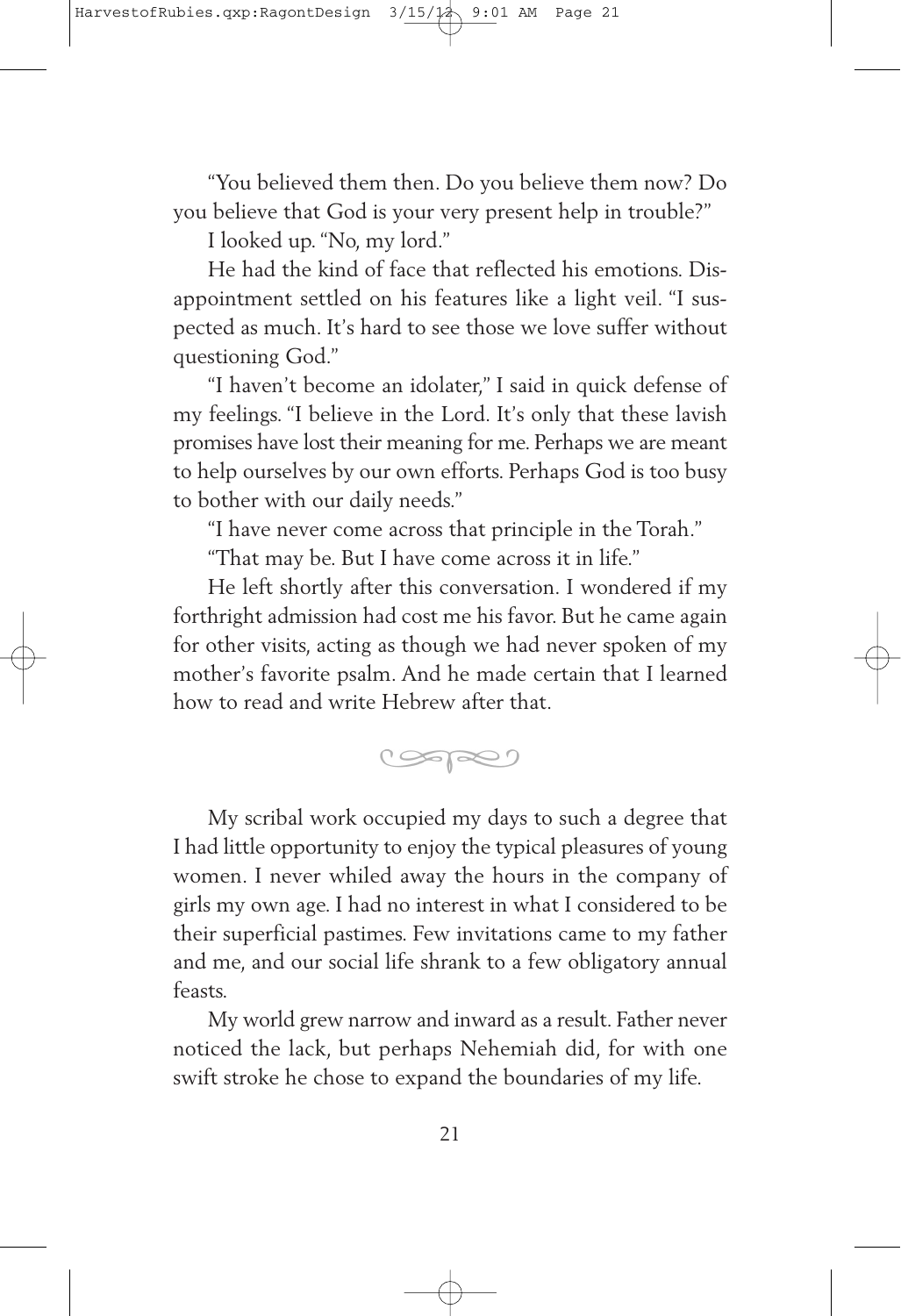Nehemiah's visits, though infrequent, were common enough that his appearance at our door late one evening gave me no cause for alarm.

It was suppertime and I offered him barley soup and fresh bread. He examined the watery concoction I had prepared and declined.

"So how is Sarah progressing?" he asked my father.

Taking a slurping mouthful from his bowl, my father hesitated."She is a dismal cook, but her skills as a scribe now surpass mine. What she lacks in experience, she makes up for in knowledge."

Nehemiah smiled."That should satisfy."

"Satisfy whom?"I asked quickly, pleased at the thought of being satisfactory to anyone.

"The queen."

My father straightened with an abrupt motion."What have you done?" he asked, his voice faint.

Nehemiah leaned back.The flowing sleeve of his silk robe moved like a billowing wave in the lamplight."I have acted in Sarah's best interest."

"Acted, *how*?"

I was taken aback by my father's hostility.The realization began to sink into my consciousness that my cousin had taken some momentous step that concerned me."My lord?"

"Sarah, you shall be the queen's senior scribe."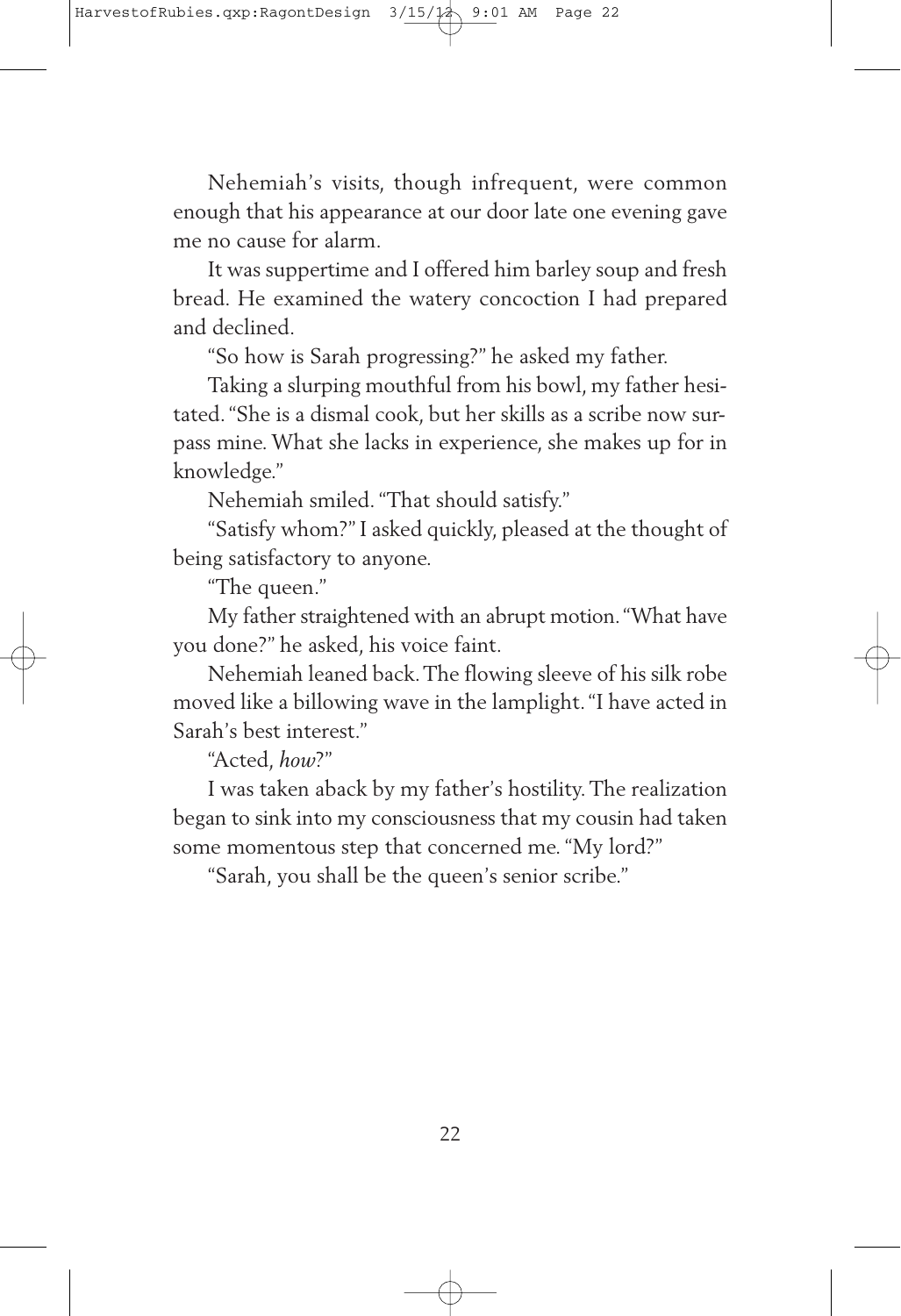

## The Sixteenth Year of King Artaxerxes' Reign\* Persepolis

arlier this week the queen dismissed her senior scribe," Nehemiah said. "He had proven incompetent one too many times." My cousin leaned back against a cushion."She has since sifted through every eunuch available from Susa to Persepolis, but none has met with her approval." He stopped speaking in order to brush an invisible fleck from his shoulder.

"Here is where you come in, Sarah. It so happens that the queen has lately been reading the account of a female scribe in ancient Mesopotamia. Last evening, while she partook of supper with the king, she bemoaned the lack of such a woman in Persia.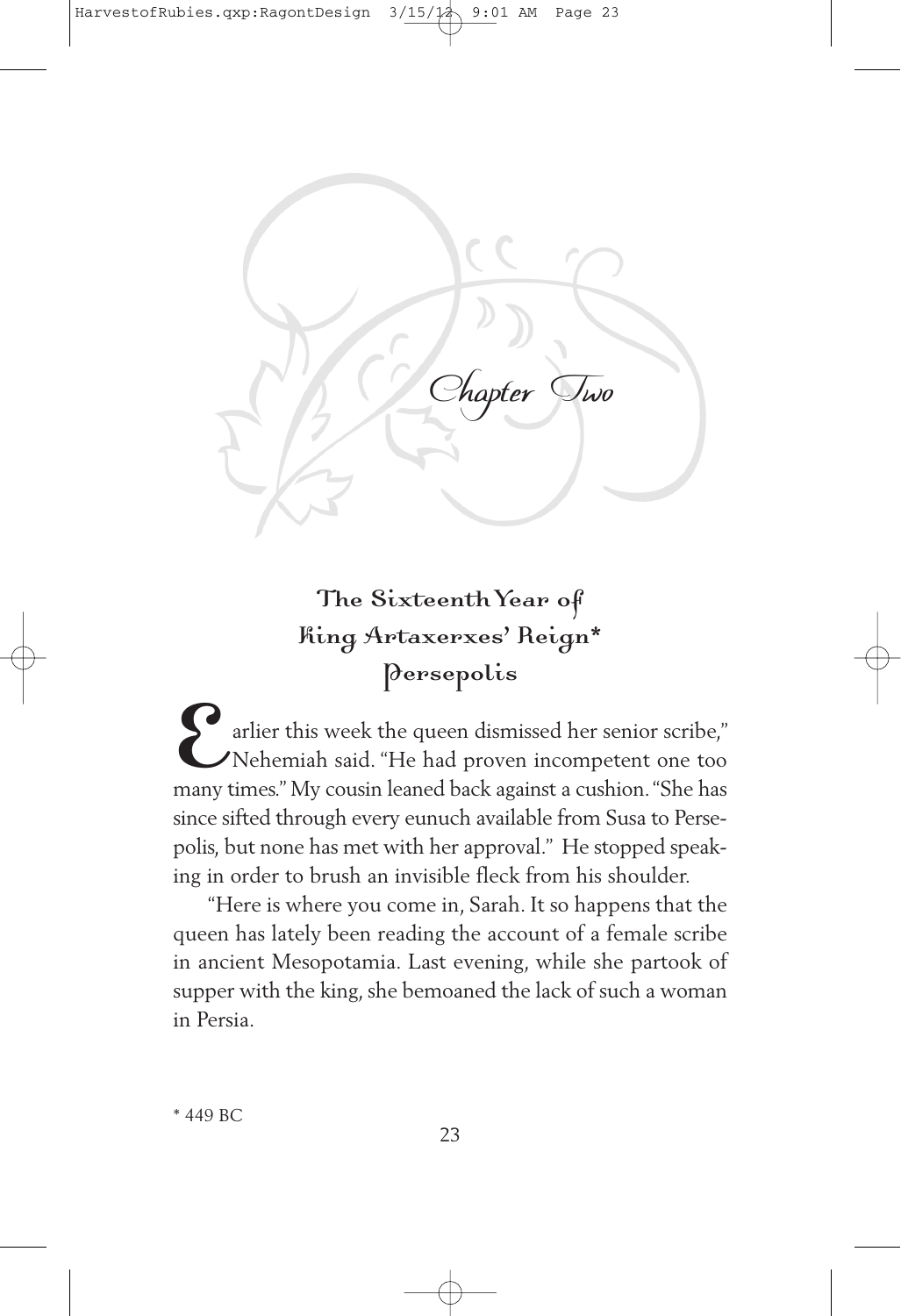"I was present during this conversation, and was given the opportunity to tell Her Majesty that I knew just such a woman. I mentioned *you* to her, Sarah—your ability, your training, your passion. I said you were the very woman she sought." Nehemiah gave a bland smile, as though his pronouncement had not just turned my life on its head.

"You told her *I* was such a woman? What did she say?"

"That she wishes you to be her scribe, for a trial period at first. And if you please her, which I have no doubt you shall, then the work is yours."

"She would have to live at the palace for such a post!" My father's protest sounded loud in the quiet room.

"That she would, Simeon."

"You want to take my daughter out of my home?"

"What would you prefer? That she should remain in this house and spend her days in isolation?Without a single friendship, without companionship?"

"And who in the palace is going to offer her all that—the queen? Have you given a thought to her future? Who would ever want to marry her: a royal eunuch?"

I would have laughed at my father's biting humor if the tension between the two men hadn't reduced me to a jumble of nerves. I sank into my cushion and bit my nails.

"Royal servants are not in lifelong bondage. She's more likely to meet a prospective husband at the palace than she would here. There are plenty of Jews in the service of the royal family. She could marry whomever she chooses," Nehemiah countered.

All this talk of marriage and husbands seemed to drive the conversation away from the topic that was of most interest to me. "I thought you said something about my being a scribe, my lord."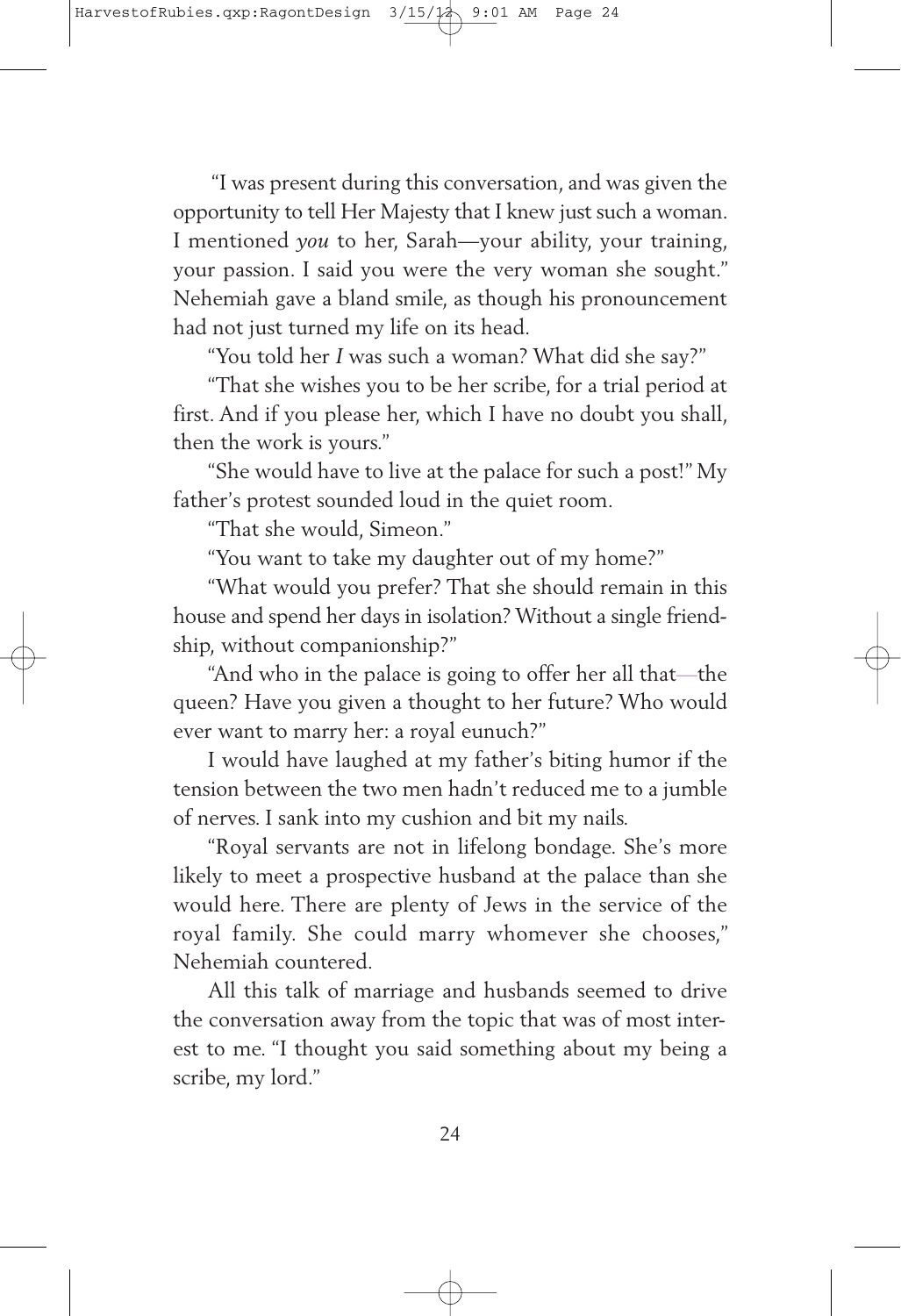"A *senior* scribe. You would never have to cook again, or wash your own laundry, or dust and sweep. The queen's servants take care of her staff's general needs.And you could still see your father frequently since he works at the palace too."

I could not digest the immensity of Nehemiah's words. I felt like I had swallowed one of the king's dancers and she was busy turning summersaults in my belly. The thought of moving away from the only home I knew was overwhelming; the thought of reporting to the queen of Persia even more so. "I cannot do it," I said."It is too much."

My father heaved a sigh that seemed to come up from his toes.

"Sarah, you can." Nehemiah slashed his silk-clad arm through the air for emphasis."I have worked with eunuchs and scribes over half my life and have seen none more gifted than you. The Lord has prepared you for this day."

Nehemiah's words of praise settled over my heart like a pleasant balm. Did he really think me that talented? Then I remembered the plethora of other deficiencies I'd have to contend with. "I haven't the faintest glimmer of palace protocol. No doubt I shall offend the queen before I even open my mouth, and after *that*, my doom is sure."

"Members of the queen's retinue will give you whatever training you need. You will not be the first outsider to move into the palace who needs a bit of polish."

Among Nehemiah's talents was an extraordinary ability for persuasion. Half of me thought the whole idea ludicrous. I could not imagine myself adjusting to such an inconceivable change.The other half began to catch the spark of my cousin's enthusiasm.To live in the palace—to be surrounded by beauty and culture and new wonders.To occupy such a high position one rarely enjoyed by a woman, no less. To have my abilities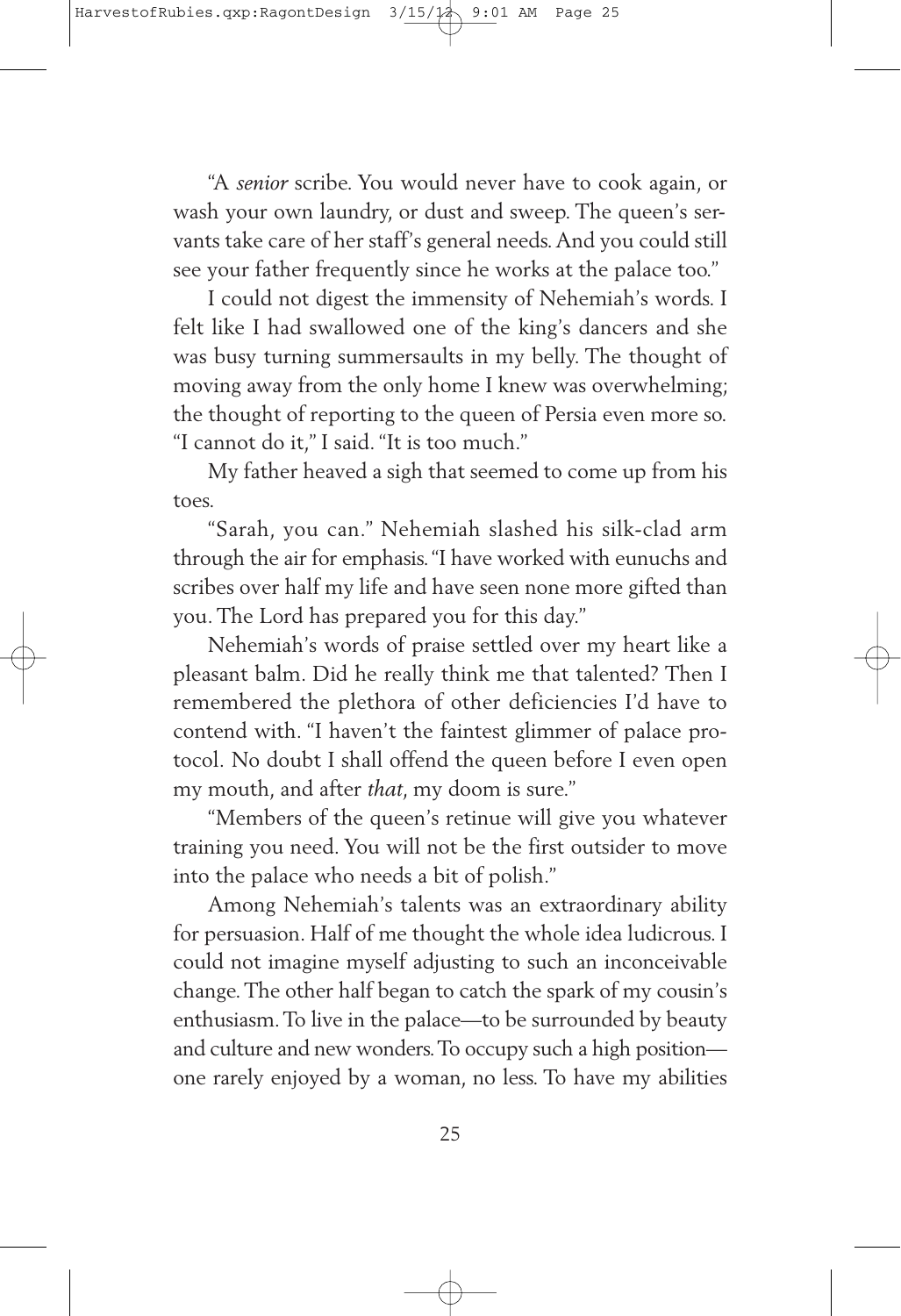acknowledged in such a public fashion. These realities presented an irresistible pull, while fear pushed back with equal force.I sat frozen, caught between the two forces within myself.

As if sensing my weakness, Nehemiah pressed his advantage."Think of it Sarah: you shall have more tablets and scrolls than even you can count.Your own scribes will report to you and do your bidding. The queen will rely on you to administer her vast holdings. Many will depend on you; your life shall serve a purpose you could not have conceived."

"I . . . I don't know what to say."

"This is a unique opportunity, Sarah—a once in a lifetime moment. Ponder this: what are the chances that the queen should read an obscure account about a female scribe? What are the chances that she should want such a scribe and express her desire in my presence? What are the chances that I should happen to know such a woman—to have intimate knowledge of her fidelity, her ability, and her wisdom—qualities most esteemed at the court? What are the chances of such a configuration of far-fetched circumstances?

"None! There is no *chance* at work here, my dear.This is a door that the Lord holds open for you. Walk through it. He who has called shall also equip. Everything you lack shall be provided."

I hesitated. I could not proceed blindly for the sake of faith; I was not like Nehemiah. I needed human assurance. Human reasoning.

"Tell me what holds you back," he said.

He already knew the answer, I reckoned. He merely wanted to hear me say it."Fear," I admitted, and then decided to open my heart to him."Fear that I'll fail. Fear that I will not fit into the palace and make myself and my father and you into a laughingstock."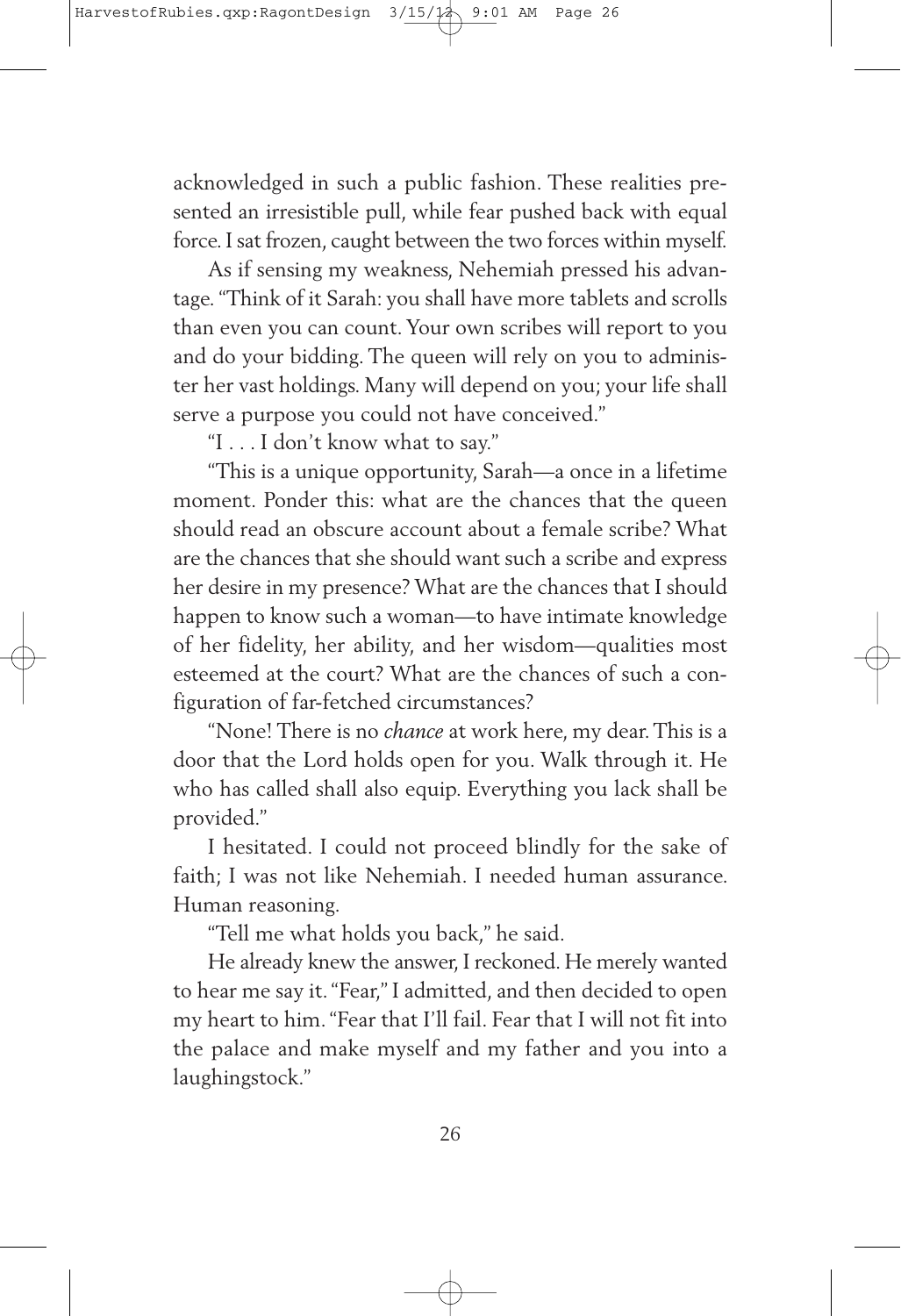"You may fail; I cannot deny it. But if you go through life making every decision based on what is safest, you will look back one day and discover that you have missed out on the best. Do you think you can reject the offer of the queen and return to your quiet existence without regrets? No, Sarah. Allowing fear to run your life will only rob you of your future."

I drew my knees up against my chest."How long do I have to decide?"

"Until tomorrow."

"Tomorrow?"

"Queen Damaspia is sending a servant to fetch you and your things in the afternoon."

I turned to my father."What do you think, Father?" He shook his head."You must choose. I know not."



In the end, in spite of Nehemiah's advice, it was fear that determined my decision, not the Lord's will. I was more afraid of turning down the queen's offer and regretting it the rest of my life than I was of my own deficiencies. One fear beat the other in its urgings.

A eunuch from the household of the queen showed up the afternoon of the following day to transport me and my meager belongings to the queen's apartments in Persepolis.

"Good-bye, Father," I said, while the eunuch waited outside. If I had expected an emotional display, I would have been disappointed. But as my father had not held me in a tender embrace even once since the death of my mother, I was prepared for his awkward distance.

He pulled on his beard."Well, I'll see you at the palace, no doubt."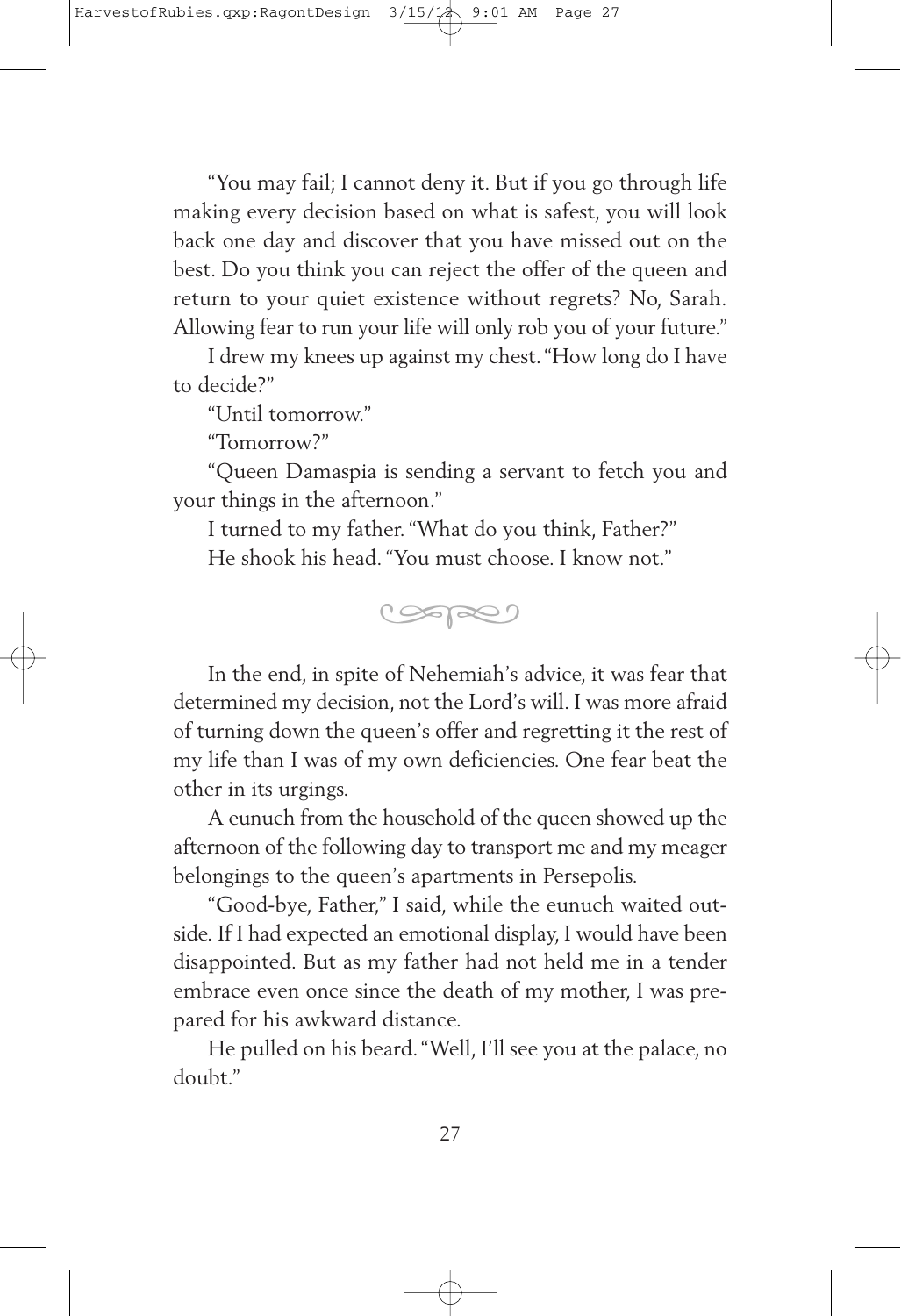"How shall I contact you?"

"You can send me a message through one of the servants."

And that was the end of my life at home. I would have wept as I walked out, except that I was too occupied with thoughts of Persepolis to dwell on what I was leaving behind.

The eunuch had strapped my wooden chest to the back of a cart. I climbed up next to him and covered my hair with a long scarf, hoping not to arrive at the palace looking dusty as well as provincial.

Persepolis was famed as the most exquisite structure built by human hands that the world had ever seen. The palace, surrounded by walls as thick as the height of an ancient oak, was nestled on a terraced landscape so that it was visible from a great distance. Like everyone else living in the area, I had seen glimpses of it most of my life. I had even peeked within the entrance through the massive gates, which gaped open during the day. But to drive past the guards and *into* the wide avenue that led to the grounds of the palace itself was a heady experience.

My father traveled this path every day and had grown accustomed to the stunning sculptures and reliefs carved on every surface, the tall columns that seemed to hold up the heavens.

For me, however, each sight was new and awe inspiring.We had entered through the Gate of Xerxes, an imposing portico made of carved limestone. On either side stood two giant statues of winged bulls. I almost fell backwards into the cart trying to see to the top of them.The marble that covered the winding driveway was more luxurious than the floor *inside* my childhood home. On either side of us majestic cypress trees lined the road. The heady scent of thousands of white and purple hyacinth blossoms made my head spin.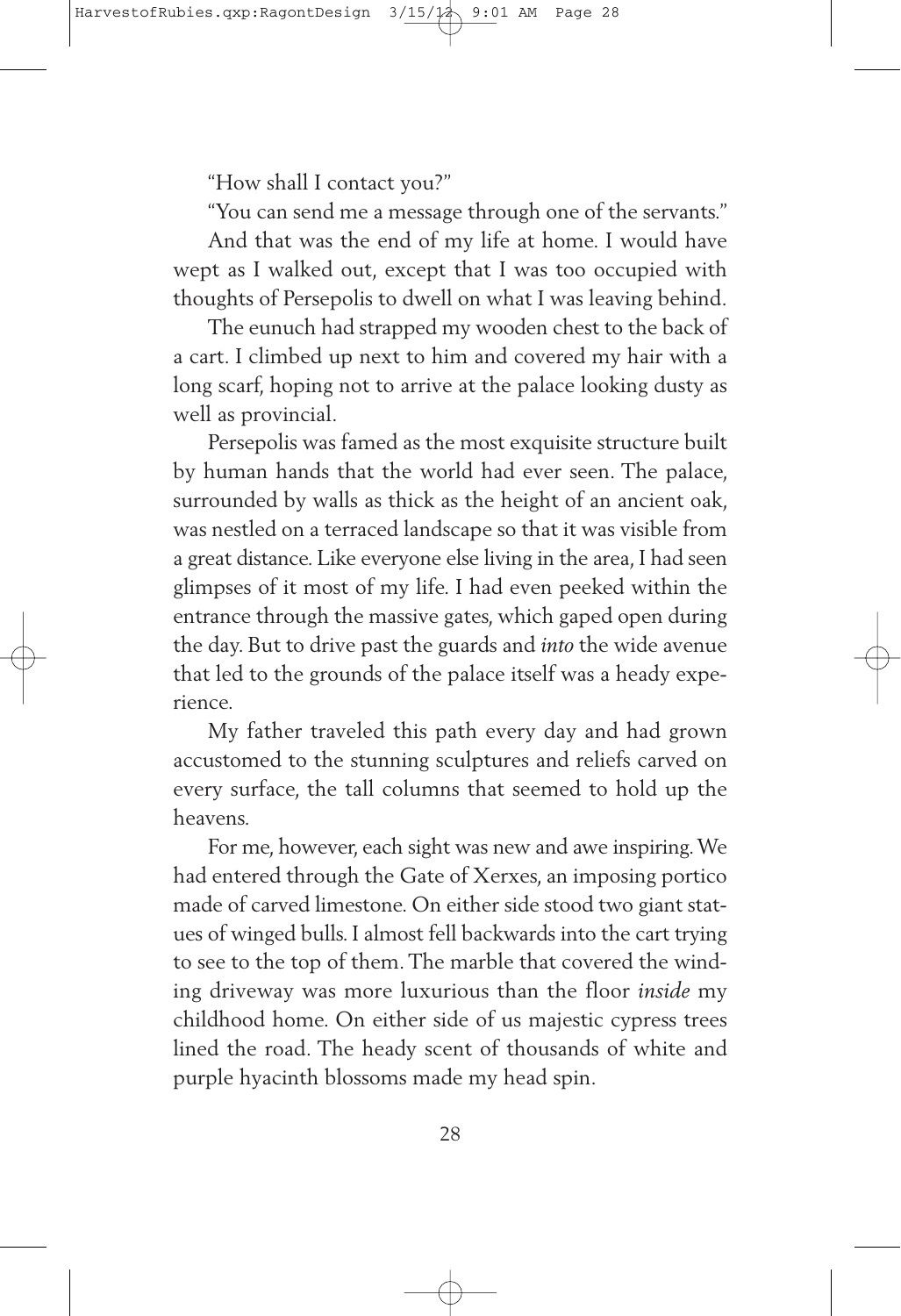The Gate of Xerxes was the entrance closest to the main royal stables.The eunuch left the cart and donkey in one of the larger stalls housing royal carriages and carts, and we continued our journey on foot.

As we left the marble courtyards and wide limestone staircases rising to stupefying heights, wall friezes gave way to silver, ivory, and ebony carvings; gold, lapis lazuli, and carnelian details covered many surfaces, as if to blind visitors by the overwhelming display of riches at every step. It seemed impossible that human hands could have wrought such luxury—such immensity.

Another wonder that struck me that first day was the lack of foul odors. The whole atmosphere of the palace seemed saturated with perfumes. I learned later that palace engineers had installed covered drainpipes underground to carry sewage away from its grounds.

To any observer that may have caught a glimpse of me, I would have seemed a callow outsider. I doubt I closed my mouth for the length of time it took us to walk from the stables to the women's quarters.

My guide delivered me to a cramped, windowless room and informed me that I would be sharing my quarters with three other women, also servants of Queen Damaspia, who were currently occupied with their work.

I sank on the carpeted floor and looked about me. Even this small place, out of the way and created for servants, held more luxury than my childhood home. The walls were painted a faint blue and two plain columns stood at each side of the door. Shiny green tiles covered the floor where the carpet ended. Rolled against a wall rested four sets of mattresses and bedding; someone had clearly prepared for my coming.

I was wondering what I was supposed to do next when a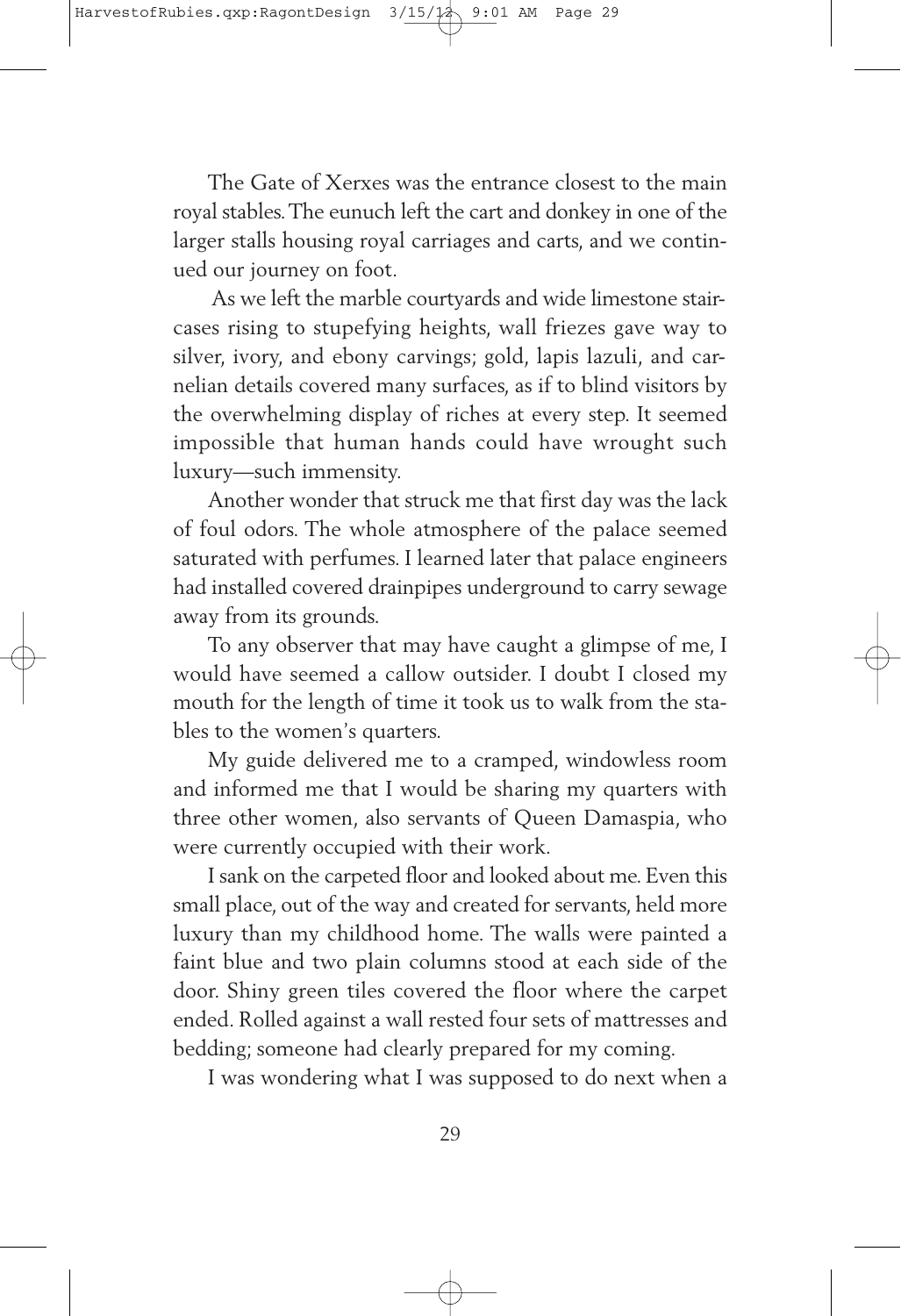woman with curled hair, dressed in crisp linen garments, appeared at my door.

"I am the queen's senior handmaiden. She has assigned me to welcome you."

Was I supposed to bow to her? Should I introduce myself? Was she considered my social equal or was I expected to address her as a superior? I felt the weight of my own ignorance crushing me.

My visitor frowned as she examined me from head to foot. Flustered, I scratched the side of my face nervously, hot under such an unflinching evaluation.

"That won't do." She knocked my fingers away from my face. "When you come before the queen, there will be no scratching, no fidgeting, no picking, no coughing, no speaking unless you are spoken to.And don't even think about blowing your nose. Do I make myself clear, scribe?"

That was only the beginning of my training. For eight days I was deluged with more information than my father had poured into me in eight years. And this merely prepared me for my first interview with the queen.

Damaspia, the only lawful wife of King Artaxerxes, was not what I expected. When later I grew more familiar with royal practices,I'd learn to appreciate how understated her court was. She expected few honors, though she was due every form of them.

Not many people were present in her chamber when I was ushered in for my first meeting. I had been bathed so thoroughly I doubt even the angels could smell cleaner. But no amount of soap could hide the coarse fabric of my garment or the rough edges of my manners. If she noticed, she made no mention.

Damaspia was the most beautiful creature I had ever set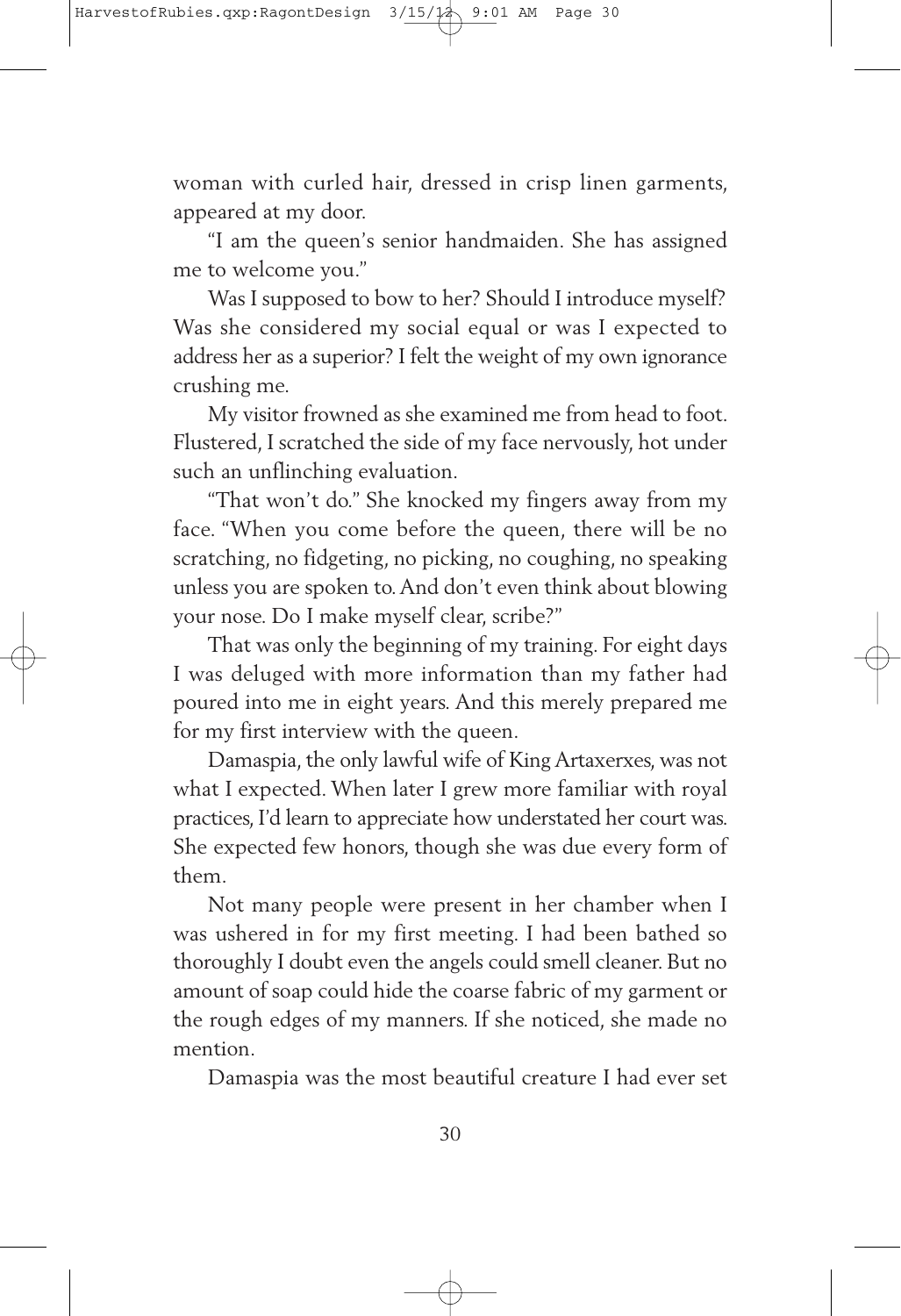eyes on. Even clad in a simple long linen garment with no jewelry, she took one's breath away. Although she was past the first flush of youth, her skin remained taut and her fashionably tall figure retained its willowy charm. Everything about her was narrow; her waist; her nose; her fingers—everything except her lips and eyes, which were both wider than most people's. Her hair, unlike mine, curled naturally and had been rolled and tucked under with gold combs so that it looked far shorter than it was. The cerulean blue gaze rested on me and she gestured for me to approach.

"So you are my new scribe," she said, when I straightened from my imperfectly executed bow.

"If Your Majesty pleases."

"I will tell you what I please. Be honest. Be loyal. Be competent. Do the work I give and do it well, and we shall have no problems, you and I."

"Yes, Your Majesty."

She flicked a hand."Well, go and do it, then."

That was the end of my introduction to the queen, though my full training in royal formalities went on for months.

The only time in the palace when I did not feel like I was blundering were the hours I spent in my cramped office, which I shared with two eunuchs, scribes who reported to me. The first day or two they had little to say to me and spent entirely too much time staring at me, the way they would have an exotic animal in a cage. I suppose they had never had to work with a woman before. In time, as they saw that I knew my craft and they could rely on me to provide adequate guidance, they forgot that I was a woman, and treated me as an equal. With them, I need not worry about palace etiquette or social niceties. Our work was our code of conduct. I would squirrel myself in that closet of a chamber as long as I dared, until the queen's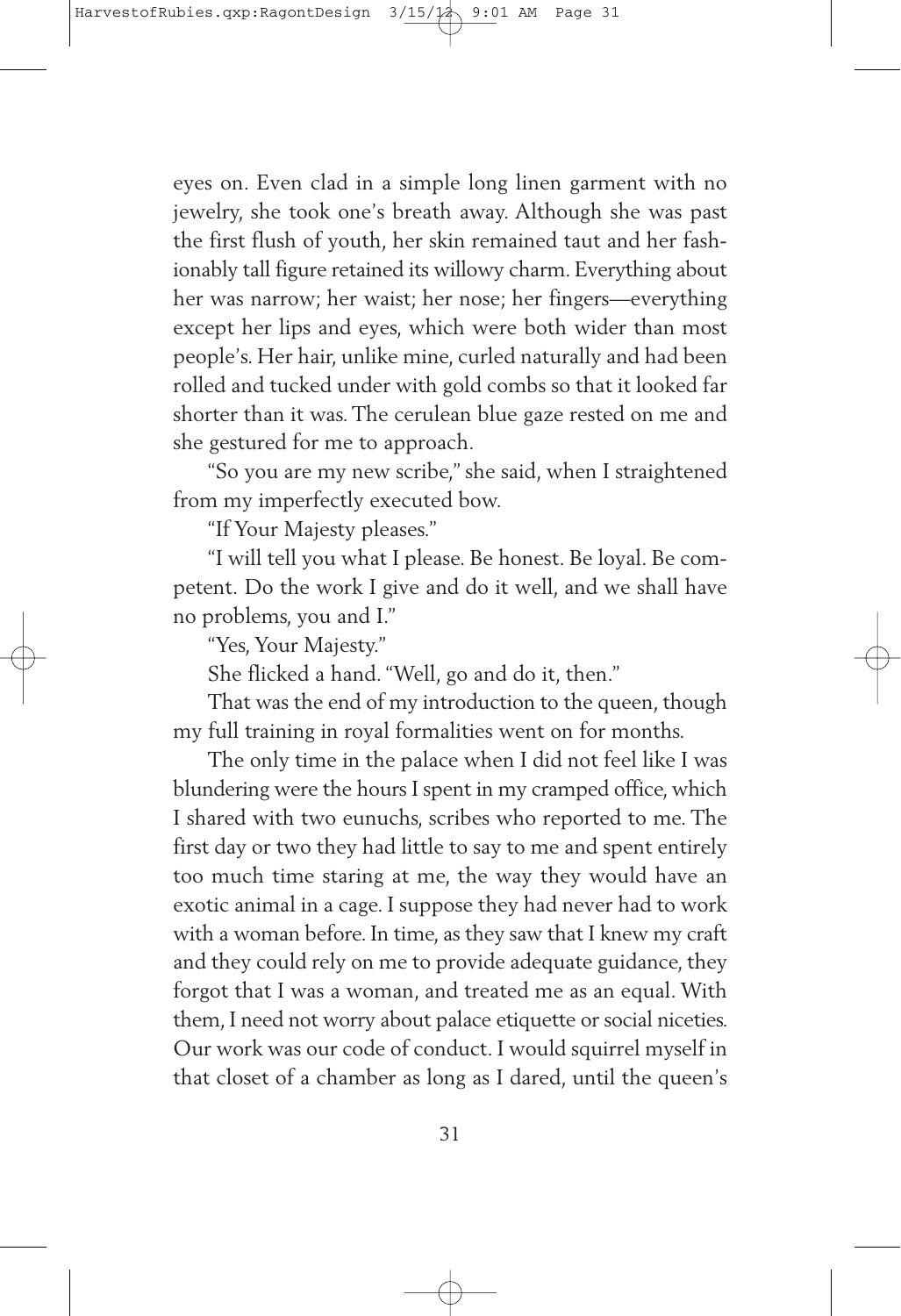sharp-tongued senior handmaiden found me and dragged me out for more lessons on royal propriety.

There were other things I needed to learn. The king's household traveled with predictable regularity to different nerve centers of the empire: Susa, Ecbatana, Passargadae, even Babylonia. I came to see more of the world's wonders than I had ever thought possible. Suddenly I wasn't a sheltered daughter, hardly leaving home from month to month. I had to learn to be mobile. I had to adjust to traveling and learn to become ambulatory without losing any of my efficiency.

Late at night I would crawl into my chamber, often finding my roommates already asleep. The few times I saw them long enough to converse, I was so impressed by their sense of superiority and their disapproval of my simple appearance that my late hours began to offer more of a relief than an inconvenience.

In spite of its aggravations, I grew accustomed to palace life. Nehemiah's opinion of me was borne out; I had been made for this work. It came easily to me.

The Persians used few slaves; the majority of their labor force came in the form of paid servants. Each servant's wages was paid in rations—grain, wine, livestock. Among the vast array of my responsibilities was the need to keep track of every single payment made to each of the queen's hundreds of workers. I ensured that everyone received fair and timely payment, and that none of the queen's possessions found its way into someone else's pockets.As a linguist, an accountant, an administrator, a librarian, and a keeper of records in triplicate, my job had many facets. And I proved adept at every aspect of them. Before one month was done, the queen offered me the position on a permanent basis.

I was twenty.And I was the Queen of Persia's Senior Scribe.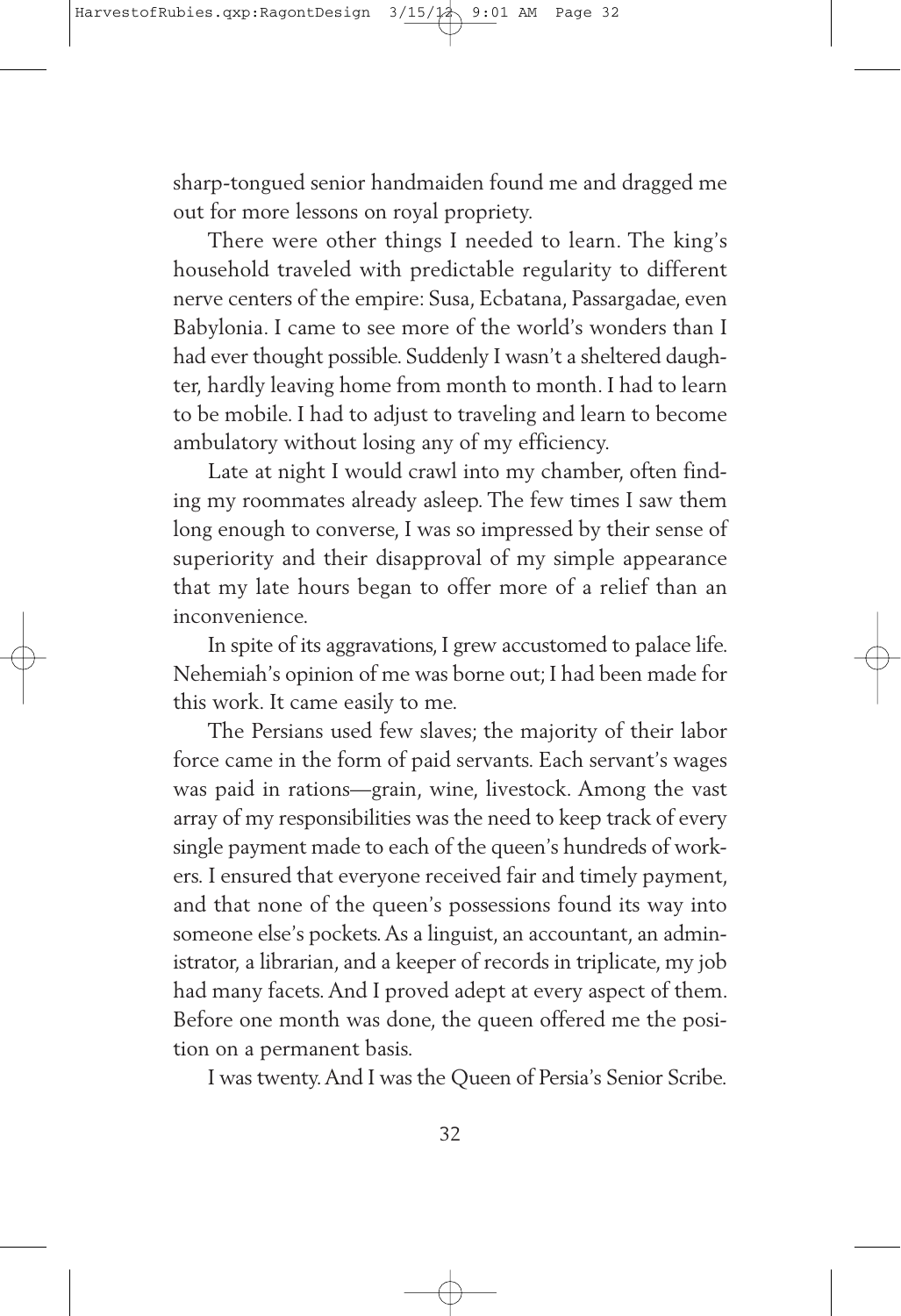Once a week, I would meet with the queen herself. Shrewd and well educated, she knew every detail of her far-flung enterprise. The night before every meeting I suffered from stomach pains and nausea. I would not sleep the whole night through no matter how well prepared I was. This anxiety only grew worse with the years, although she was not stingy with her praise.

Once, after a long and complicated meeting, she gave me an exquisite fan in appreciation. "You have been doing well, scribe," she said."You have sharp eyes and a keen understanding."

That night, I sat up filled with fear. I worried that I would lose her good opinion. I thought that eventually she would come to realize that I was not as satisfactory as she had thought. It was as if the more praise she lavished on me, the less confident I grew.

Every accolade became a new high standard I had to maintain. I knew that I could not retain such a standard no matter how hard I strove.

On the one hand, my success was my lifeline.After a childhood of disappointing my father, I had grown into an adulthood that at long last reaped approval. I swallowed that approval with greed; but I found I never grew quite full enough. So on the other hand, my achievements drove me to anxiety. I always feared that I would fail in the end.

Beneath my apparent success, my father's daughter brooded with fear. She knew better than anyone that if I failed at my work, I had nothing else to offer.

تعامى

The months melted into years while I remained occupied with my vocation. After three years of service to the queen, the